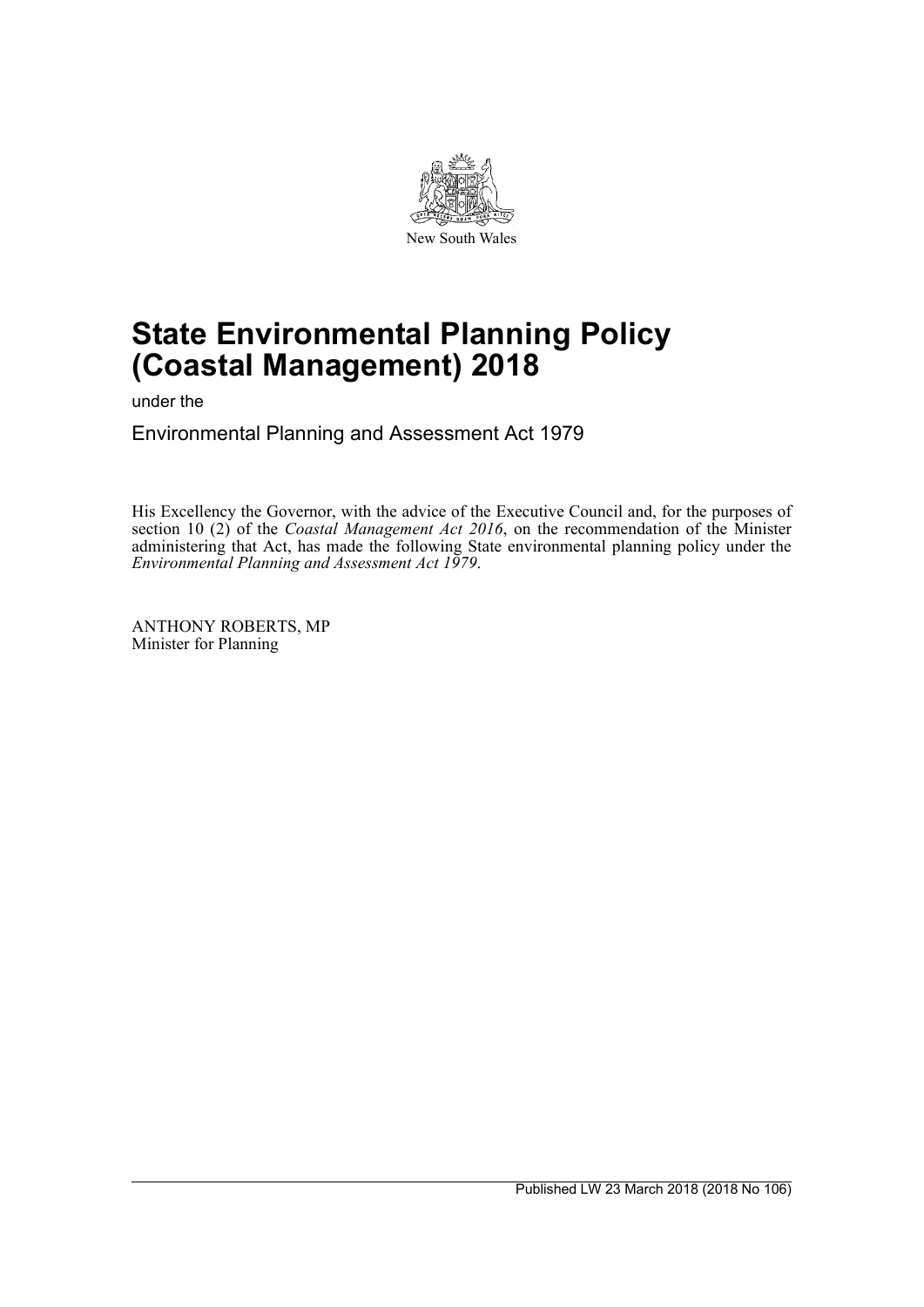# **Contents**

| Part 1            | Preliminary                                                                                                                                                                                                                                                                                                                                                                                                                   |                                                                                                                                                                                                                                                                                      |                                                                                                                                      |                      |
|-------------------|-------------------------------------------------------------------------------------------------------------------------------------------------------------------------------------------------------------------------------------------------------------------------------------------------------------------------------------------------------------------------------------------------------------------------------|--------------------------------------------------------------------------------------------------------------------------------------------------------------------------------------------------------------------------------------------------------------------------------------|--------------------------------------------------------------------------------------------------------------------------------------|----------------------|
| Part 2            | 1<br>Name of Policy<br>3<br>$\mathbf{3}$<br>$\overline{2}$<br>Commencement<br>3<br>3<br>Aim of Policy<br>3<br>4<br>Interpretation<br>$\overline{\mathbf{4}}$<br>5<br>Land to which Policy applies<br>4<br>6<br>Identification of coastal management areas<br>5<br>7<br>Relationship with other environmental planning instruments<br>5<br>8<br>Maps<br>5<br>9<br>Repeals<br>Development controls for coastal management areas |                                                                                                                                                                                                                                                                                      |                                                                                                                                      |                      |
|                   | <b>Division 1</b><br>Coastal wetlands and littoral rainforests area                                                                                                                                                                                                                                                                                                                                                           |                                                                                                                                                                                                                                                                                      |                                                                                                                                      |                      |
|                   | 10<br>rainforests area<br>11<br>rainforest<br><b>Division 2</b><br>12                                                                                                                                                                                                                                                                                                                                                         |                                                                                                                                                                                                                                                                                      | Development on certain land within coastal wetlands and littoral<br>Development on land in proximity to coastal wetlands or littoral | 6<br>$\overline{7}$  |
|                   |                                                                                                                                                                                                                                                                                                                                                                                                                               |                                                                                                                                                                                                                                                                                      | <b>Coastal vulnerability area</b>                                                                                                    |                      |
|                   |                                                                                                                                                                                                                                                                                                                                                                                                                               |                                                                                                                                                                                                                                                                                      | Development on land within the coastal vulnerability area                                                                            | 7                    |
|                   | <b>Division 3</b>                                                                                                                                                                                                                                                                                                                                                                                                             |                                                                                                                                                                                                                                                                                      | <b>Coastal environment area</b>                                                                                                      |                      |
|                   | 13                                                                                                                                                                                                                                                                                                                                                                                                                            |                                                                                                                                                                                                                                                                                      | Development on land within the coastal environment area                                                                              | $\overline{7}$       |
|                   | <b>Division 4</b>                                                                                                                                                                                                                                                                                                                                                                                                             |                                                                                                                                                                                                                                                                                      | Coastal use area                                                                                                                     |                      |
|                   | 14                                                                                                                                                                                                                                                                                                                                                                                                                            |                                                                                                                                                                                                                                                                                      | Development on land within the coastal use area                                                                                      | 8                    |
|                   | <b>Division 5</b>                                                                                                                                                                                                                                                                                                                                                                                                             |                                                                                                                                                                                                                                                                                      | General                                                                                                                              |                      |
|                   | 15<br>16<br>17<br>18                                                                                                                                                                                                                                                                                                                                                                                                          | Development in coastal zone generally—development not to increase<br>risk of coastal hazards<br>Development in coastal zone generally-coastal management programs<br>to be considered<br>Other development controls not affected<br>Hierarchy of development controls if overlapping |                                                                                                                                      |                      |
|                   |                                                                                                                                                                                                                                                                                                                                                                                                                               |                                                                                                                                                                                                                                                                                      |                                                                                                                                      | 9                    |
| Part 3            | <b>Miscellaneous</b>                                                                                                                                                                                                                                                                                                                                                                                                          |                                                                                                                                                                                                                                                                                      |                                                                                                                                      |                      |
| <b>Schedule 1</b> | 19<br>Coastal protection works<br>20<br>Flexible zone provisions<br>21<br>Savings and transitional provisions<br><b>Coastal lakes</b>                                                                                                                                                                                                                                                                                         |                                                                                                                                                                                                                                                                                      |                                                                                                                                      | 10<br>10<br>11<br>12 |
| <b>Schedule 2</b> |                                                                                                                                                                                                                                                                                                                                                                                                                               | <b>Amendment of other instruments</b>                                                                                                                                                                                                                                                |                                                                                                                                      | 14                   |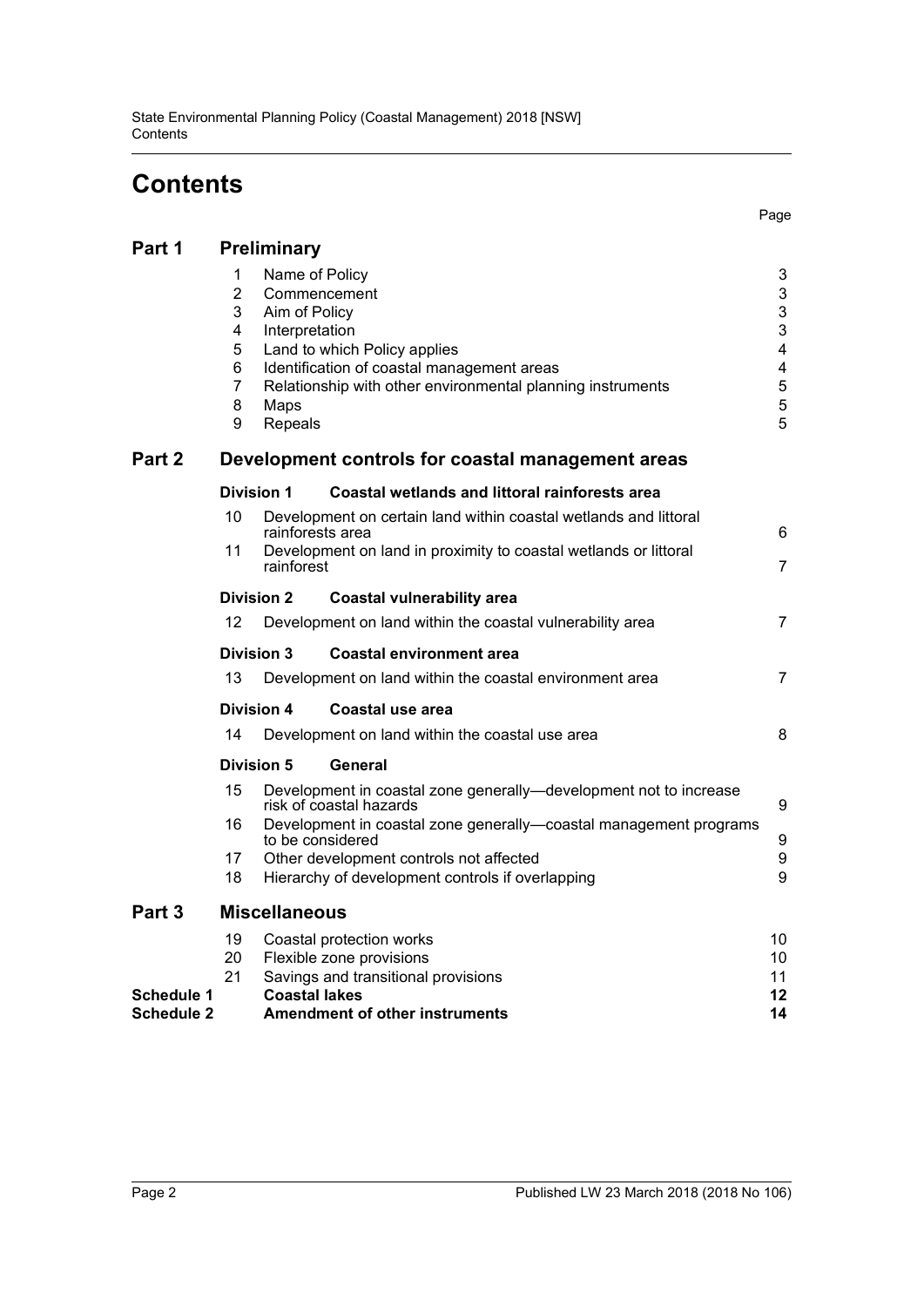## **State Environmental Planning Policy (Coastal Management) 2018**

under the

Environmental Planning and Assessment Act 1979

## <span id="page-2-1"></span><span id="page-2-0"></span>**Part 1 Preliminary**

#### **1 Name of Policy**

This Policy is *State Environmental Planning Policy (Coastal Management) 2018*.

#### <span id="page-2-2"></span>**2 Commencement**

This Policy commences on 3 April 2018 and is required to be published on the NSW legislation website.

#### <span id="page-2-3"></span>**3 Aim of Policy**

The aim of this Policy is to promote an integrated and co-ordinated approach to land use planning in the coastal zone in a manner consistent with the objects of the *Coastal Management Act 2016*, including the management objectives for each coastal management area, by:

- (a) managing development in the coastal zone and protecting the environmental assets of the coast, and
- (b) establishing a framework for land use planning to guide decision-making in the coastal zone, and
- (c) mapping the 4 coastal management areas that comprise the NSW coastal zone for the purpose of the definitions in the *Coastal Management Act 2016*.

#### <span id="page-2-4"></span>**4 Interpretation**

(1) In this Policy:

*certified coastal management program* means the following:

- (a) a coastal management program prepared, adopted and certified under Part 3 of the *Coastal Management Act 2016*,
- (b) a coastal zone management plan under the *Coastal Protection Act 1979* that continues to have effect under clause 4 of Schedule 3 to the *Coastal Management Act 2016*,
- (c) a coastal zone management plan under the *Coastal Protection Act 1979*, certified and made in accordance with clause 6 (1) of Schedule 3 to the *Coastal Management Act 2016*, that is taken to be a coastal management program prepared and adopted under that Act.

*coastal environment area*—see clause 6 (4).

*Coastal Environment Area Map* means the State Environmental Planning Policy (Coastal Management) 2018 Coastal Environment Area Map.

*coastal lake* means a body of water identified in Schedule 1.

*coastal use area*—see clause 6 (5).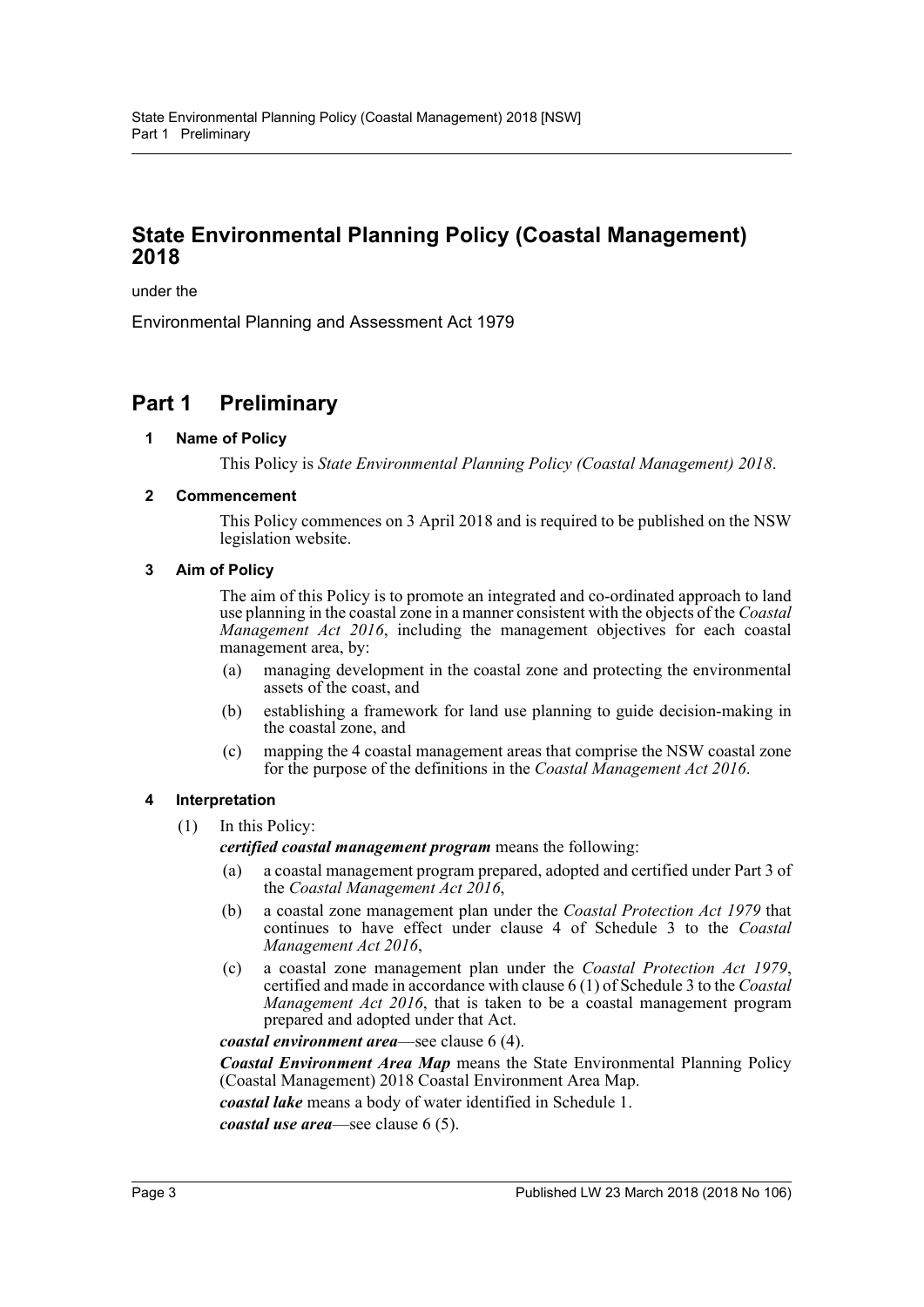*Coastal Use Area Map* means the State Environmental Planning Policy (Coastal Management) 2018 Coastal Use Area Map.

*coastal vulnerability area*—see clause 6 (3).

*Coastal Vulnerability Area Map* means the State Environmental Planning Policy (Coastal Management) 2018 Coastal Vulnerability Area Map. [Not adopted.]

**Note.** At the commencement of this Policy, no Coastal Vulnerability Area Map was adopted and therefore no coastal vulnerability area has been identified.

*coastal wetlands and littoral rainforests area*—see clause 6 (2).

*Coastal Wetlands and Littoral Rainforests Area Map* means the State Environmental Planning Policy (Coastal Management) 2018 Coastal Wetlands and Littoral Rainforests Area Map.

*public authority* has the same meaning as in the Act.

*the Act* means the *Environmental Planning and Assessment Act 1979*.

**Note.** The Act and the *Interpretation Act 1987* contain definitions and other provisions that affect the interpretation and application of this Policy.

- (2) Words and expressions used in this Policy have the same meanings as they have in the *Coastal Management Act 2016*, unless otherwise defined in this Policy.
- (3) Subject to subclause (2), words and expressions used in this Policy have the same meanings as they have in the standard instrument set out in the *Standard Instrument (Local Environmental Plans) Order 2006*, unless otherwise defined in this Policy.
- (4) Notes included in this Policy do not form part of this Policy.

#### <span id="page-3-0"></span>**5 Land to which Policy applies**

This Policy applies to land within the coastal zone.

#### <span id="page-3-1"></span>**6 Identification of coastal management areas**

**Note.** Section 5 of the *Coastal Management Act 2016* provides that the *coastal zone* means the area of land comprised of the following coastal management areas:

- (a) the coastal wetlands and littoral rainforests area,
- (b) the coastal vulnerability area,
- (c) the coastal environment area,
- (d) the coastal use area.
- (1) This clause identifies land for the purposes of the *Coastal Management Act 2016* and this Policy.
- (2) The *coastal wetlands and littoral rainforests area* is the land identified as such by the Coastal Wetlands and Littoral Rainforests Area Map.

**Note.** The *coastal wetlands and littoral rainforests area* is made up of land identified as "coastal wetlands" or as "littoral rainforests" on the Coastal Wetlands and Littoral Rainforests Area Map. The land so identified includes land identified as "proximity area for coastal wetlands" and "proximity area for littoral rainforest".

(3) The *coastal vulnerability area* is the land identified as such by the Coastal Vulnerability Area Map.

**Note.** At the commencement of this Policy, no Coastal Vulnerability Area Map was adopted and therefore no coastal vulnerability area has been identified.

- (4) The *coastal environment area* is the land identified as such by the Coastal Environment Area Map.
- (5) The *coastal use area* is the land identified as such by the Coastal Use Area Map.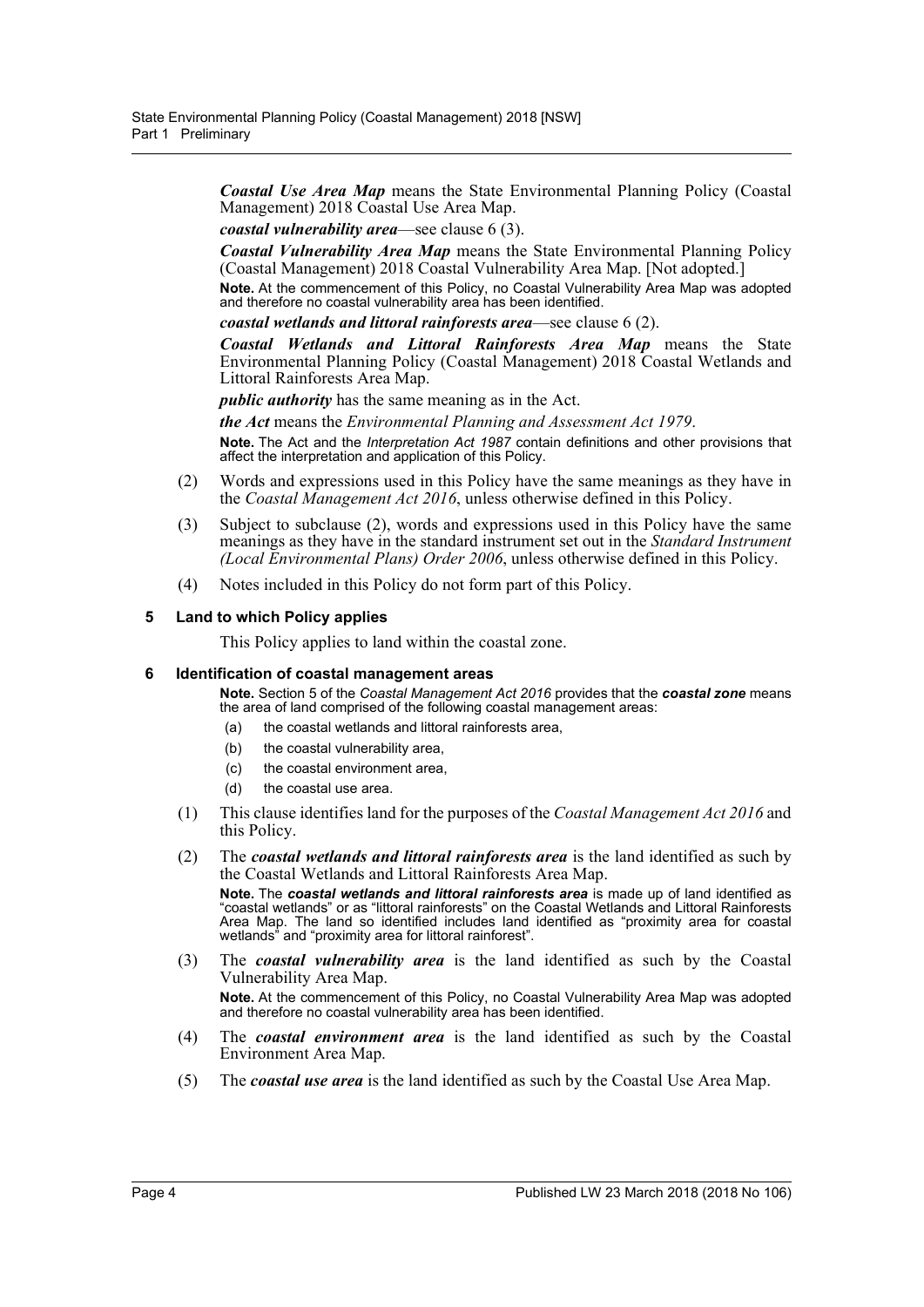#### <span id="page-4-0"></span>**7 Relationship with other environmental planning instruments**

- (1) In the event of an inconsistency between this Policy and another environmental planning instrument, whether made before or after the commencement of this Policy, this Policy prevails to the extent of the inconsistency.
- (2) This Policy does not apply to land within the Lease Area within the meaning of *State Environmental Planning Policy (Three Ports) 2013*.

#### <span id="page-4-1"></span>**8 Maps**

- (1) A reference in this Policy to a named map adopted by this Policy is a reference to a map by that name:
	- (a) approved by the Minister when the map is adopted, and
	- (b) as amended or replaced from time to time by maps declared by environmental planning instruments to amend or replace that map, and approved by the Minister when the instruments are made.
- (2) Any 2 or more named maps may be combined into a single map. In that case, a reference in this Policy to any such named map is a reference to the relevant part or aspect of the single map.
- (3) Any such maps are to be kept and made available for public access in accordance with arrangements approved by the Minister.
- (4) For the purposes of this Policy, a map may be in, and may be kept and made available in, electronic or paper form, or both.

**Note.** The maps adopted by this Policy are to be made available on the NSW Planning Portal.

#### <span id="page-4-2"></span>**9 Repeals**

The following environmental planning instruments are repealed:

- (a) *State Environmental Planning Policy No 14—Coastal Wetlands*,
- (b) *State Environmental Planning Policy No 26—Littoral Rainforests*,
- (c) *State Environmental Planning Policy No 71—Coastal Protection*.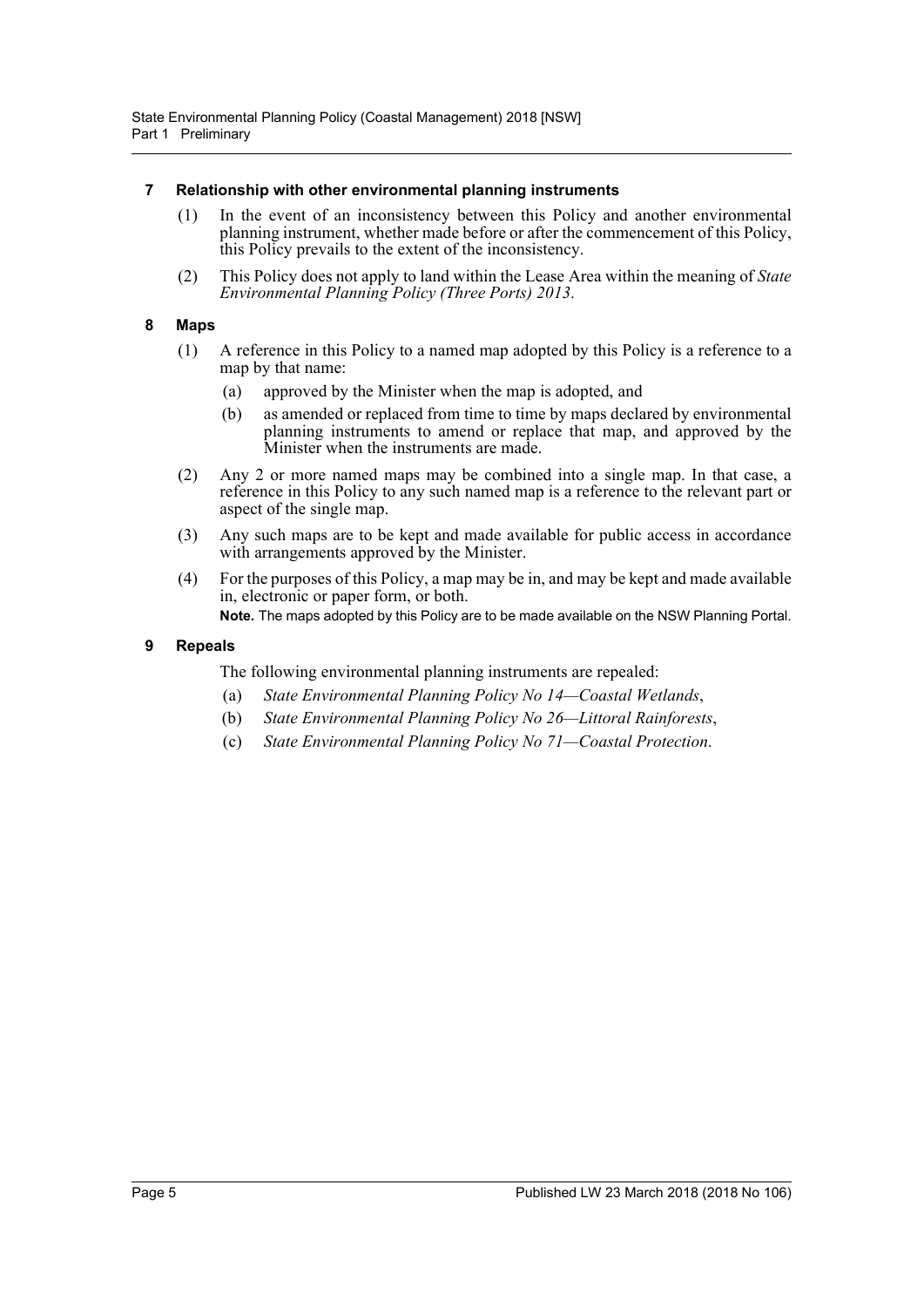## <span id="page-5-0"></span>**Part 2 Development controls for coastal management areas**

## <span id="page-5-1"></span>**Division 1 Coastal wetlands and littoral rainforests area**

#### <span id="page-5-2"></span>**10 Development on certain land within coastal wetlands and littoral rainforests area**

- (1) The following may be carried out on land identified as "coastal wetlands" or "littoral rainforest" on the Coastal Wetlands and Littoral Rainforests Area Map only with development consent:
	- (a) the clearing of native vegetation within the meaning of Part 5A of the *Local Land Services Act 2013*,
	- (b) the harm of marine vegetation within the meaning of Division 4 of Part 7 of the *Fisheries Management Act 1994*,
	- (c) the carrying out of any of the following:
		- (i) earthworks (including the depositing of material on land),
		- (ii) constructing a levee,
		- (iii) draining the land,
		- (iv) environmental protection works,
	- (d) any other development.
	- **Note.** Clause 17 provides that, for the avoidance of doubt, nothing in this Part:
	- (a) permits the carrying out of development that is prohibited development under another environmental planning instrument, or
	- (b) permits the carrying out of development without development consent where another environmental planning instrument provides that the development may be carried out only with development consent.
- (2) Development for which consent is required by subclause (1), other than development for the purpose of environmental protection works, is declared to be designated development for the purposes of the Act.
- (3) Despite subclause (1), development for the purpose of environmental protection works on land identified as "coastal wetlands" or "littoral rainforest" on the Coastal Wetlands and Littoral Rainforests Area Map may be carried out by or on behalf of a public authority without development consent if the development is identified in:
	- (a) the relevant certified coastal management program, or
	- (b) a plan of management prepared and adopted under Division 2 of Part 2 of Chapter 6 of the *Local Government Act 1993*, or
	- (c) a plan of management approved and in force under Division 6 of Part 5 of the *Crown Lands Act 1989*.
- (4) A consent authority must not grant consent for development referred to in subclause (1) unless the consent authority is satisfied that sufficient measures have been, or will be, taken to protect, and where possible enhance, the biophysical, hydrological and ecological integrity of the coastal wetland or littoral rainforest.
- (5) Nothing in this clause requires consent for the damage or removal of a priority weed within the meaning of clause 32 of Schedule 7 to the *Biosecurity Act 2015*.
- (6) This clause does not apply to the carrying out of development on land reserved under the *National Parks and Wildlife Act 1974* if the proposed development is consistent with a plan of management prepared under that Act for the land concerned.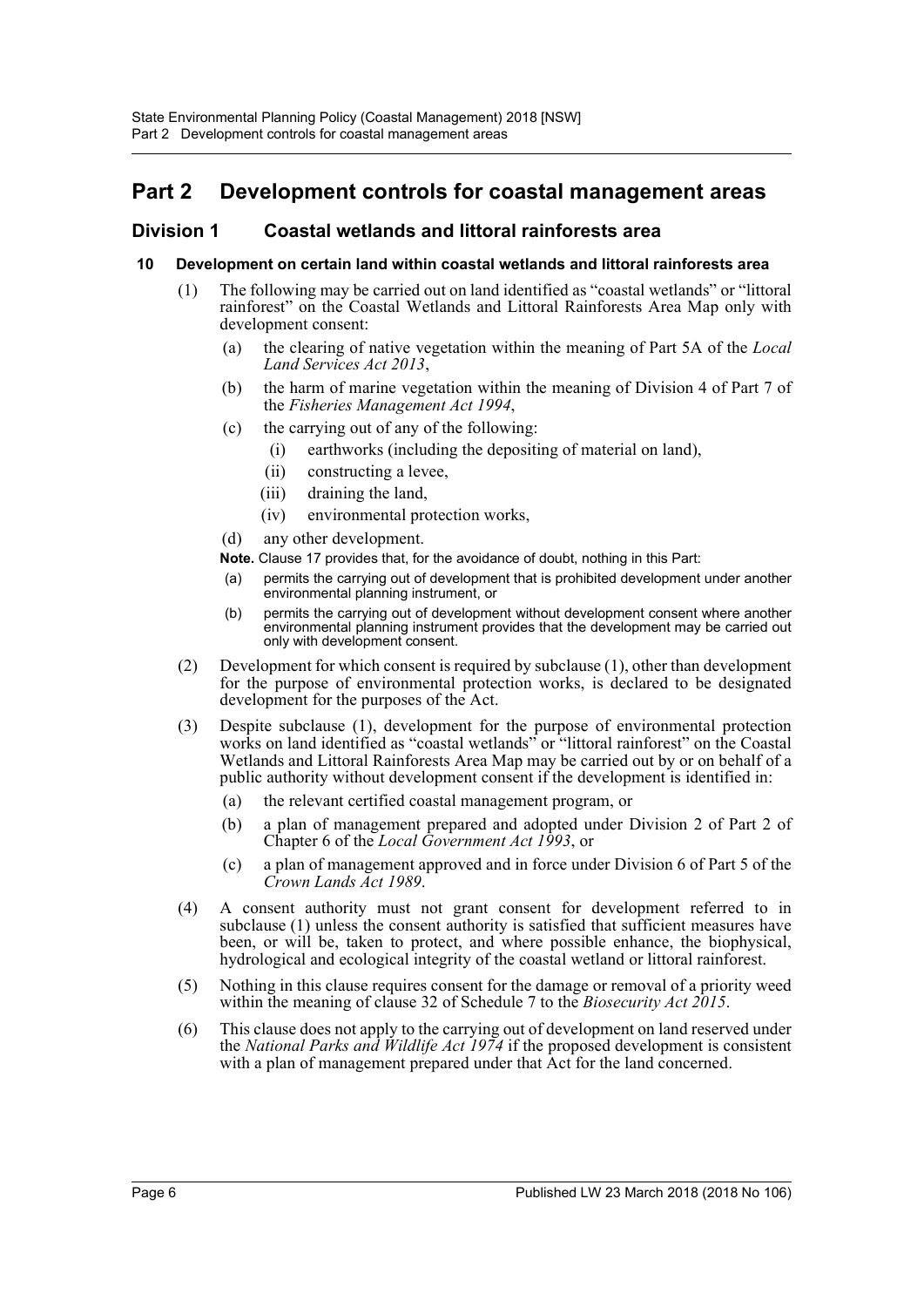#### <span id="page-6-0"></span>**11 Development on land in proximity to coastal wetlands or littoral rainforest**

- **Note.** The Coastal Wetlands and Littoral Rainforests Area Map identifies certain land that is inside the coastal wetlands and littoral rainforests area as "proximity area for coastal wetlands" or "proximity area for littoral rainforest" or both.
- (1) Development consent must not be granted to development on land identified as "proximity area for coastal wetlands" or "proximity area for littoral rainforest" on the Coastal Wetlands and Littoral Rainforests Area Map unless the consent authority is satisfied that the proposed development will not significantly impact on:
	- (a) the biophysical, hydrological or ecological integrity of the adjacent coastal wetland or littoral rainforest, or
	- (b) the quantity and quality of surface and ground water flows to and from the adjacent coastal wetland or littoral rainforest.
- (2) This clause does not apply to land that is identified as "coastal wetlands" or "littoral rainforest" on the Coastal Wetlands and Littoral Rainforests Area Map.

## <span id="page-6-1"></span>**Division 2 Coastal vulnerability area**

**Note.** At the commencement of this Policy, no Coastal Vulnerability Area Map was adopted and therefore no coastal vulnerability area has been identified.

#### <span id="page-6-2"></span>**12 Development on land within the coastal vulnerability area**

Development consent must not be granted to development on land that is within the area identified as "coastal vulnerability area" on the Coastal Vulnerability Area Map unless the consent authority is satisfied that:

- (a) if the proposed development comprises the erection of a building or works the building or works are engineered to withstand current and projected coastal hazards for the design life of the building or works, and
- (b) the proposed development:
	- (i) is not likely to alter coastal processes to the detriment of the natural environment or other land, and
	- (ii) is not likely to reduce the public amenity, access to and use of any beach, foreshore, rock platform or headland adjacent to the proposed development, and
	- (iii) incorporates appropriate measures to manage risk to life and public safety from coastal hazards, and
- (c) measures are in place to ensure that there are appropriate responses to, and management of, anticipated coastal processes and current and future coastal hazards.

## <span id="page-6-3"></span>**Division 3 Coastal environment area**

#### <span id="page-6-4"></span>**13 Development on land within the coastal environment area**

- (1) Development consent must not be granted to development on land that is within the coastal environment area unless the consent authority has considered whether the proposed development is likely to cause an adverse impact on the following:
	- (a) the integrity and resilience of the biophysical, hydrological (surface and groundwater) and ecological environment,
	- (b) coastal environmental values and natural coastal processes,
	- (c) the water quality of the marine estate (within the meaning of the *Marine Estate Management Act 2014*), in particular, the cumulative impacts of the proposed development on any of the sensitive coastal lakes identified in Schedule 1,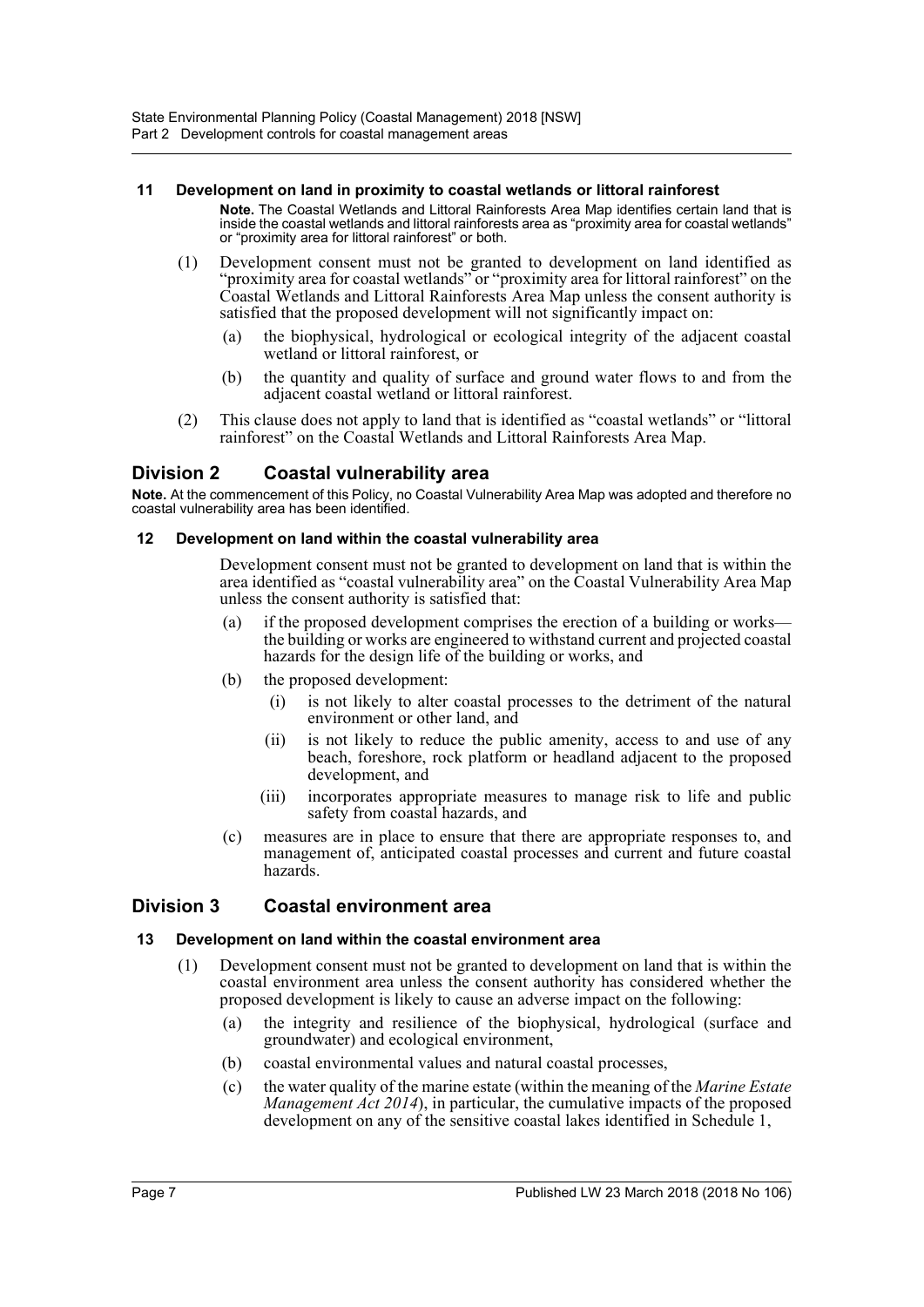- (d) marine vegetation, native vegetation and fauna and their habitats, undeveloped headlands and rock platforms,
- (e) existing public open space and safe access to and along the foreshore, beach, headland or rock platform for members of the public, including persons with a disability,
- (f) Aboriginal cultural heritage, practices and places,
- (g) the use of the surf zone.
- (2) Development consent must not be granted to development on land to which this clause applies unless the consent authority is satisfied that:
	- (a) the development is designed, sited and will be managed to avoid an adverse impact referred to in subclause (1), or
	- (b) if that impact cannot be reasonably avoided—the development is designed, sited and will be managed to minimise that impact, or
	- (c) if that impact cannot be minimised—the development will be managed to mitigate that impact.
- (3) This clause does not apply to land within the Foreshores and Waterways Area within the meaning of *Sydney Regional Environmental Plan (Sydney Harbour Catchment) 2005*.

## <span id="page-7-0"></span>**Division 4 Coastal use area**

#### <span id="page-7-1"></span>**14 Development on land within the coastal use area**

- (1) Development consent must not be granted to development on land that is within the coastal use area unless the consent authority:
	- (a) has considered whether the proposed development is likely to cause an adverse impact on the following:
		- (i) existing, safe access to and along the foreshore, beach, headland or rock platform for members of the public, including persons with a disability,
		- (ii) overshadowing, wind funnelling and the loss of views from public places to foreshores,
		- (iii) the visual amenity and scenic qualities of the coast, including coastal headlands,
		- (iv) Aboriginal cultural heritage, practices and places,
		- (v) cultural and built environment heritage, and
	- (b) is satisfied that:
		- (i) the development is designed, sited and will be managed to avoid an adverse impact referred to in paragraph (a), or
		- (ii) if that impact cannot be reasonably avoided—the development is designed, sited and will be managed to minimise that impact, or
		- (iii) if that impact cannot be minimised—the development will be managed to mitigate that impact, and
	- (c) has taken into account the surrounding coastal and built environment, and the bulk, scale and size of the proposed development.
- (2) This clause does not apply to land within the Foreshores and Waterways Area within the meaning of *Sydney Regional Environmental Plan (Sydney Harbour Catchment) 2005*.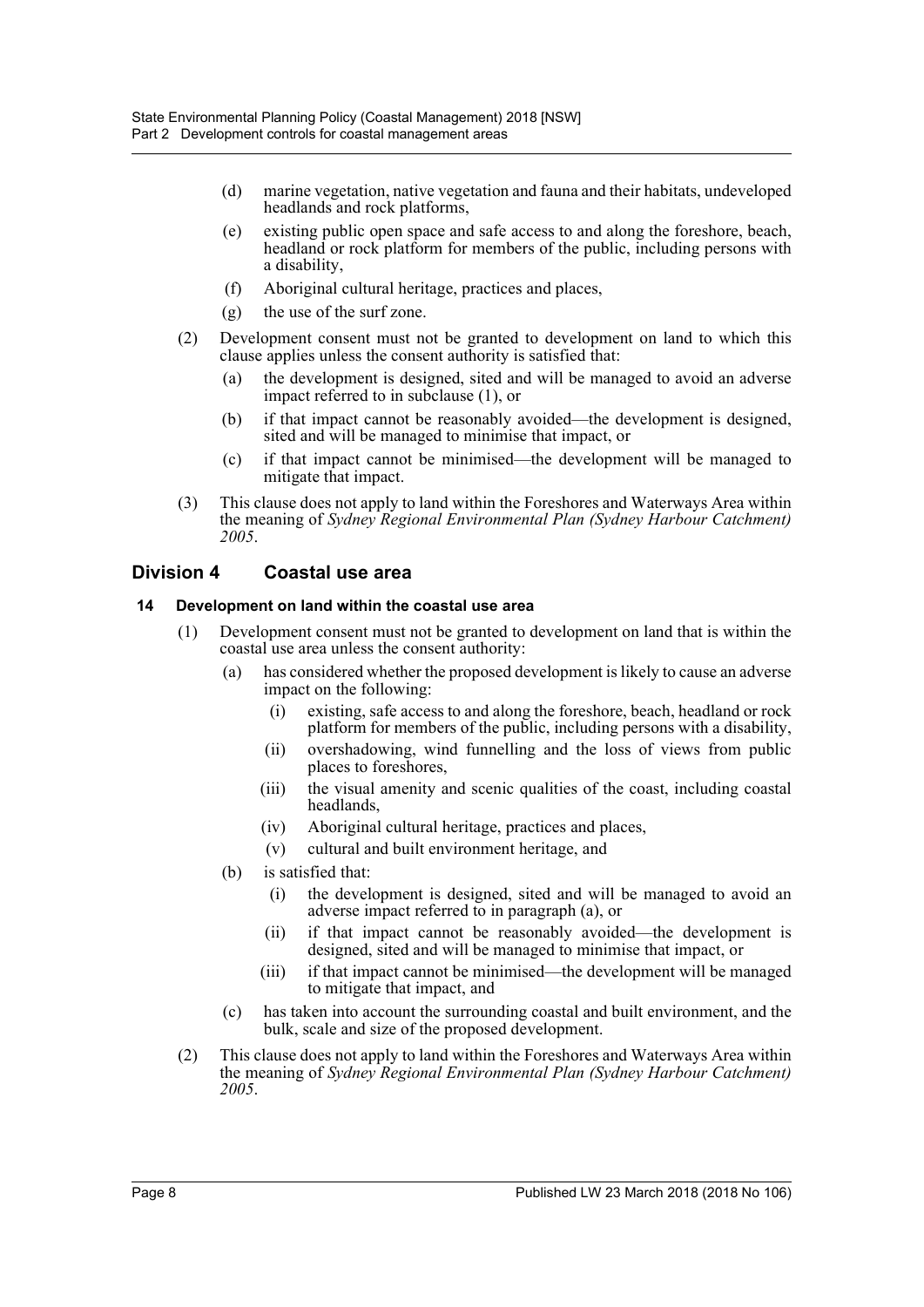## <span id="page-8-0"></span>**Division 5 General**

#### <span id="page-8-1"></span>**15 Development in coastal zone generally—development not to increase risk of coastal hazards**

Development consent must not be granted to development on land within the coastal zone unless the consent authority is satisfied that the proposed development is not likely to cause increased risk of coastal hazards on that land or other land.

#### <span id="page-8-2"></span>**16 Development in coastal zone generally—coastal management programs to be considered**

Development consent must not be granted to development on land within the coastal zone unless the consent authority has taken into consideration the relevant provisions of any certified coastal management program that applies to the land.

#### <span id="page-8-3"></span>**17 Other development controls not affected**

Subject to clause 7, for the avoidance of doubt, nothing in this Part:

- (a) permits the carrying out of development that is prohibited development under another environmental planning instrument, or
- (b) permits the carrying out of development without development consent where another environmental planning instrument provides that the development may be carried out only with development consent.

#### <span id="page-8-4"></span>**18 Hierarchy of development controls if overlapping**

If a single parcel of land is identified by this Policy as being within more than one coastal management area and the development controls of those coastal management areas are inconsistent, the development controls of the highest of the following coastal management areas (set out highest to lowest) prevail to the extent of the inconsistency:

- (a) the coastal wetlands and littoral rainforests area,
- (b) the coastal vulnerability area,
- (c) the coastal environment area,
- (d) the coastal use area.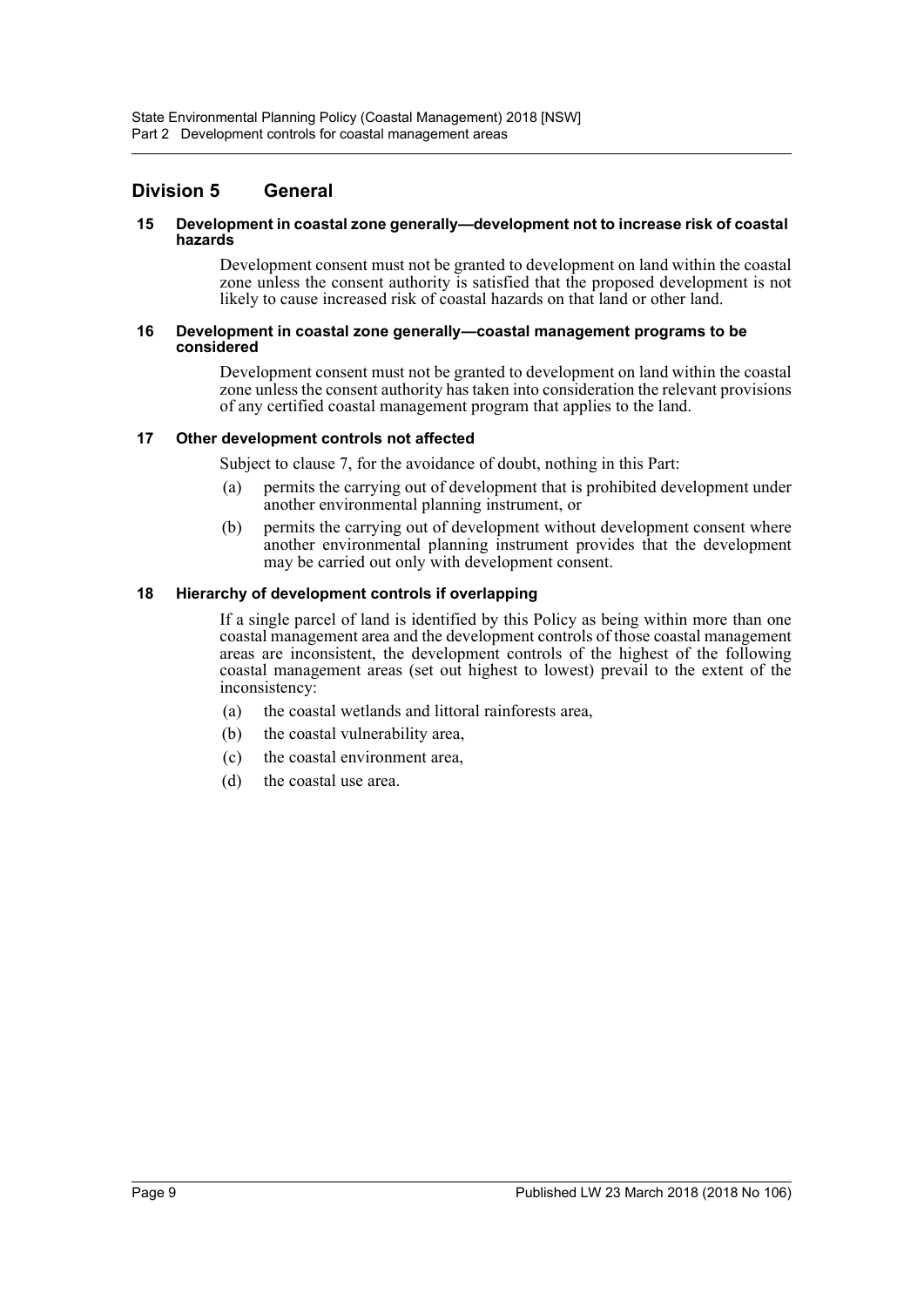## <span id="page-9-0"></span>**Part 3 Miscellaneous**

#### <span id="page-9-1"></span>**19 Coastal protection works**

**Note.** Section 4 (1) of the *Coastal Management Act 2016* defines *coastal protection works* to mean:

- (a) beach nourishment activities or works, and
- (b) activities or works to reduce the impact of coastal hazards on land adjacent to tidal waters, including (but not limited to) seawalls, revetments and groynes.

Section 27 of the *Coastal Management Act 2016* also contains provisions dealing with the granting of development consent to development for the purpose of coastal protection works.

#### (1) **Coastal protection works by person other than public authority**

Development for the purpose of coastal protection works may be carried out on land to which this Policy applies by a person other than a public authority only with development consent.

**Note.** See clause 8A of Schedule 7 to *State Environmental Planning Policy (State and Regional Development) 2011*, which declares certain development for the purpose of coastal protection works to be regionally significant development for which a Sydney district or regional planning panel is the consent authority.

#### (2) **Coastal protection works by public authority**

Development for the purpose of coastal protection works may be carried out on land to which this Policy applies by or on behalf of a public authority:

- (a) without development consent—if the coastal protection works are:
	- (i) identified in the relevant certified coastal management program, or
	- (ii) beach nourishment, or
	- (iii) the placing of sandbags for a period of not more than 90 days, or
	- (iv) routine maintenance works or repairs to any existing coastal protection works, or
- (b) with development consent—in any other case.

**Note.** See clause 8A of Schedule 7 to *State Environmental Planning Policy (State and Regional Development) 2011*, which declares certain development for the purpose of coastal protection works to be regionally significant development for which a Sydney district or regional planning panel is the consent authority.

#### (3) **Emergency coastal protection works by public authority**

Development for the purpose of emergency coastal protection works carried out on land to which this Policy applies is exempt development if it is carried out by or on behalf of a public authority in accordance with a coastal zone emergency action subplan (or a coastal zone management plan under the *Coastal Protection Act 1979* containing an emergency action subplan that continues to have effect under clause 4 of Schedule 3 to the *Coastal Management Act 2016*).

(4) In this clause, *emergency coastal protection works* means works comprising the placement of sand, or the placing of sandbags for a period of not more than 90 days, on a beach, or a sand dune adjacent to a beach, to mitigate the effects of coastal hazards on land.

#### <span id="page-9-2"></span>**20 Flexible zone provisions**

A provision of an environmental planning instrument that allows development within a zone to be consented to as if it were in a neighbouring zone, or a similar provision, has no effect to the extent that it applies to land to which this Policy applies.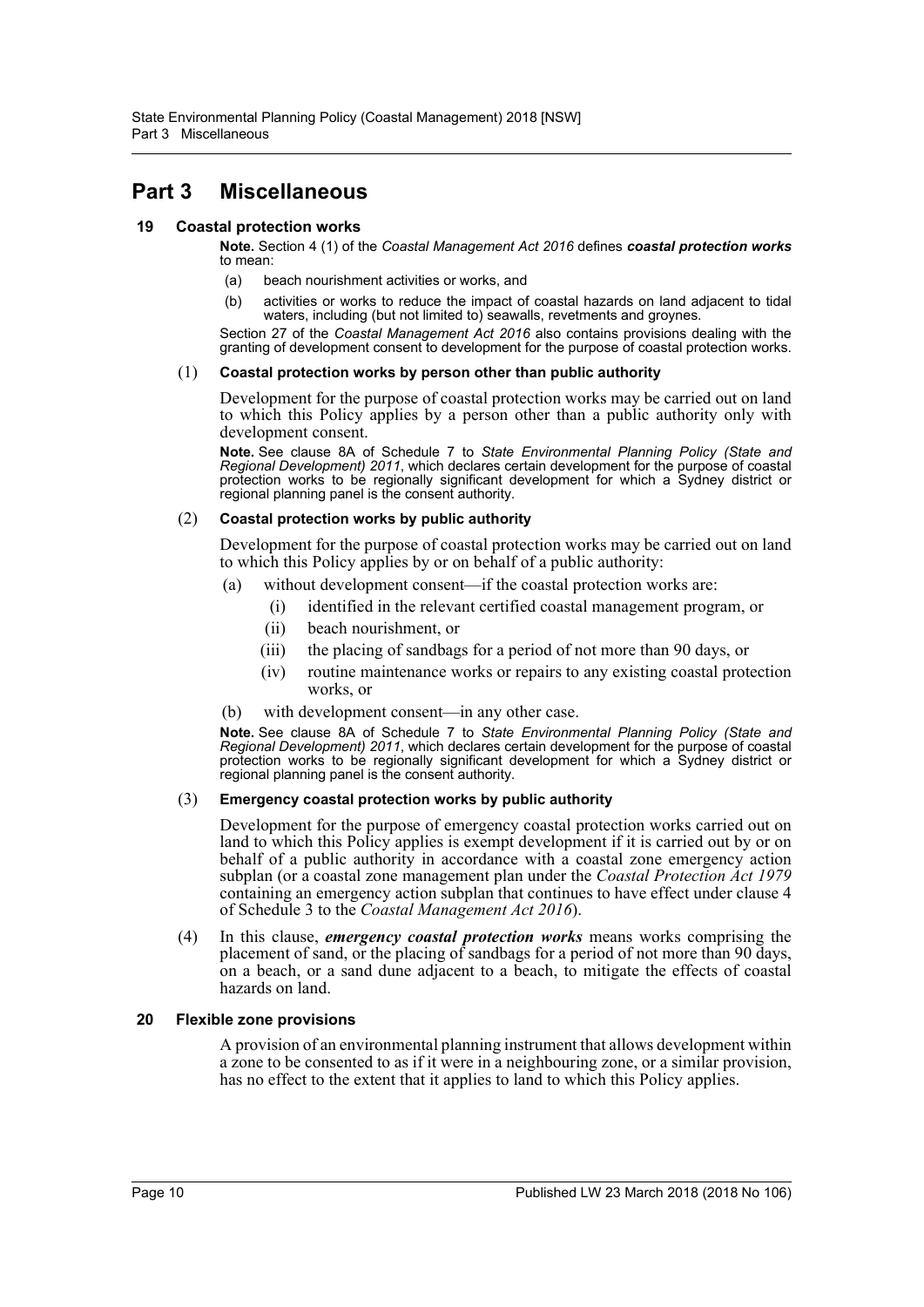#### <span id="page-10-0"></span>**21 Savings and transitional provisions**

**Note.** See also section 27 (Granting of development consent relating to coastal protection works) of the *Coastal Management Act 2016*.

- (1) The former planning provisions continue to apply (and this Policy does not apply) to a development application lodged, but not finally determined, immediately before the commencement of this Policy in relation to land to which this Policy applies.
- (2) Clause 10 of this Policy does not apply to the following activities (to the extent that they would otherwise comprise development to which that clause would apply):
	- (a) the carrying out of an activity for which an approval was granted by a determining authority under Part 5 of the Act before the commencement of this Policy,
	- (b) the carrying out of an activity after the commencement of this Policy, but only if:
		- (i) any approval that is required for carrying out the activity is granted by the determining authority under Part 5 of the Act within 12 months after that commencement, and
		- (ii) any environmental impact assessment of that activity under Part 5 of the Act that is required had commenced before the commencement of this Policy.
- (3) The former planning provisions continue to apply (and this Policy does not apply) to an application for development consent if:
	- (a) the application is made within 12 months after the commencement of this Policy, and
	- (b) an environmental impact statement is to be submitted in connection with the application, and
	- (c) the Secretary issued, before the commencement of this Policy, environmental assessment requirements for the preparation of the statement, and
	- (d) those environmental assessment requirements require the preparation of the statement to have regard to:
		- (i) *State Environmental Planning Policy No 14—Coastal Wetlands*, or
		- (ii) *State Environmental Planning Policy No 26—Littoral Rainforests*.
- (4) In this clause:

*activity* and *approval* have the same meanings as they have in Part 5 of the Act. *former planning provisions* means:

- (a) the provisions of each of the following Policies as in force immediately before the Policy's repeal:
	- (i) *State Environmental Planning Policy No 14—Coastal Wetlands*,
	- (ii) *State Environmental Planning Policy No 26—Littoral Rainforests*,
	- (iii) *State Environmental Planning Policy No 71—Coastal Protection*, and
- (b) the provisions of *State Environmental Planning Policy (Infrastructure) 2007* that would be in force if that Policy had not been amended by this Policy.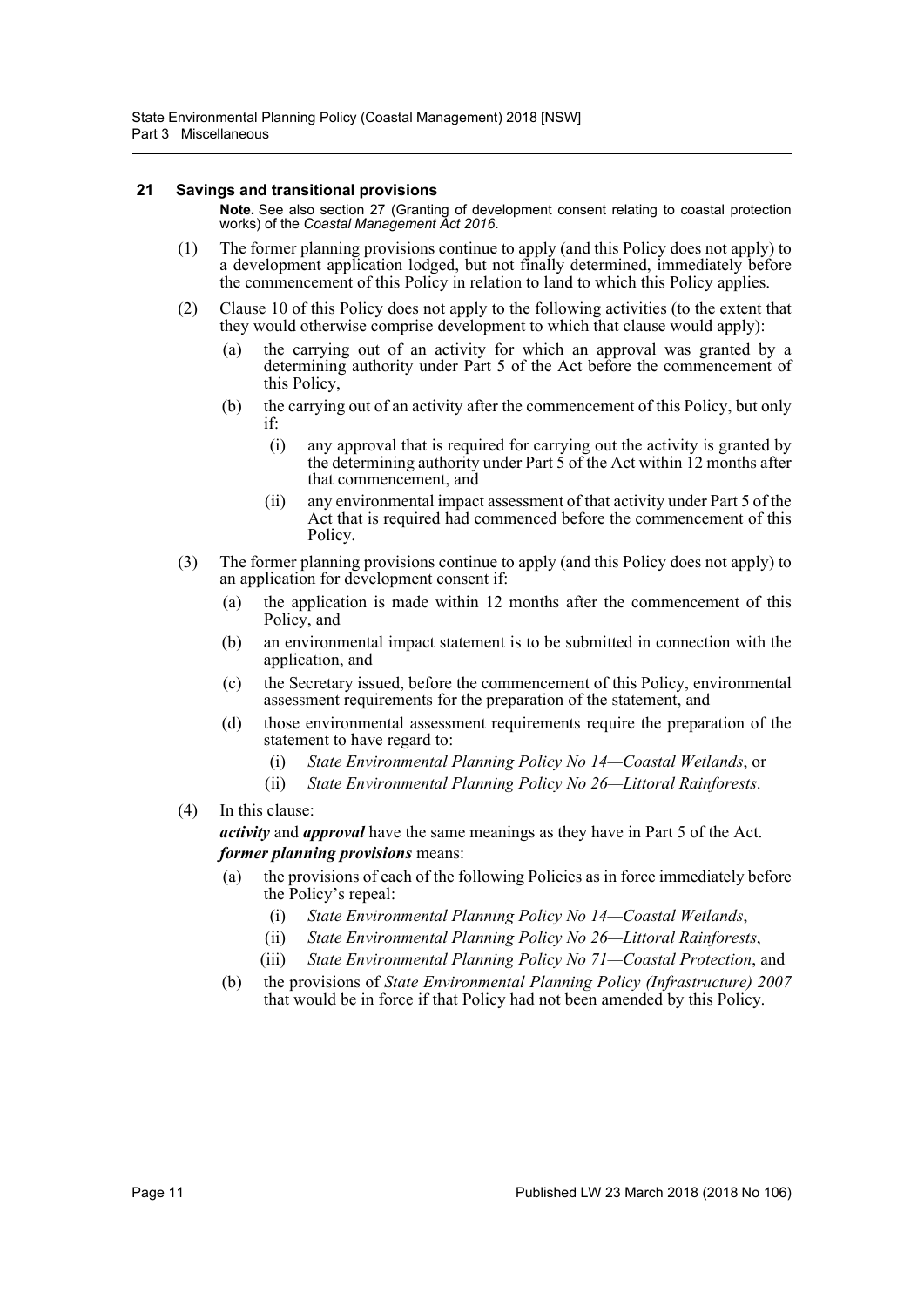## <span id="page-11-0"></span>**Schedule 1 Coastal lakes**

(Clause 4 (1), definition of "coastal lake")

#### **Sensitive coastal lakes**

Bondi Lagoon (Lake) Bournda Lagoon and Sandy Beach Creek Durras Lake Lake Arragan Lake Brou (Brou Lake) Lake Brunderee Lake Hiawatha Lake Minnie Water Lake Tarourga Lake Wollumboola Meroo Lake Nadgee Lake Nargal Lake Nelson Lagoon Saltwater Lake Termeil Lake Ti Tree (Taylors) Lake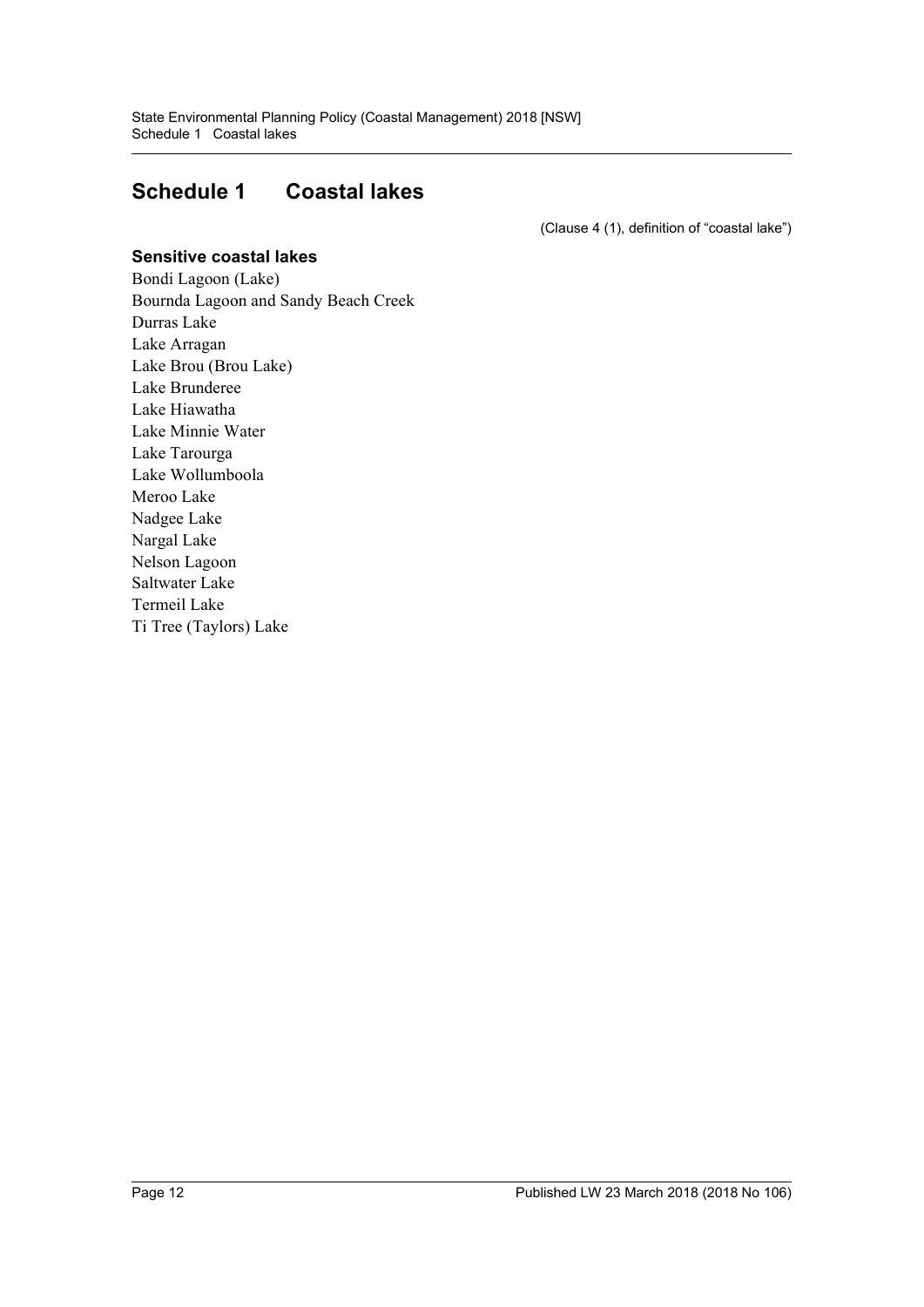#### **Other coastal lakes**

Avoca Lake Back Lake/Lagoon Baragoot Lake Bellambi Lagoon Bingie Lagoon (Kellys Lake) Bullengella Lake Bunga Lagoon Burrill Lake Candlagan Creek and Lagoon Cobaki-Terranora Broadwater Cockrone Lake Coila Lake Congo Creek and Lagoon Corindi (Pipeclay) Lake Corunna Lake Cudgen Lake Curalo Lagoon Curl Curl Lagoon Cuttagee Lake Dalhousie Creek and Lagoon Dee Why Lagoon Deep Creek and Lagoon Gogleys Lagoon Goolawah Lagoon Hearns Lake

Kianga Lake Killalea Lagoon Kioloa Lagoon Lake Ainsworth Lake Cakora Lake Cathie Lake Conjola (includes Berringer) Swan Lake Lake Illawarra Lake Innes Lake Macquarie Lake Mummuga (Dalmeny) Limpid (Brush) Lagoon Little Lake (Narooma) Little Lake (near Wallaga) Long Swamp Manly Lagoon Merimbula Lake Meringo Creek and Lagoon Middle (Tanja) Lagoon Mullimburra Lagoon Murrah Lagoon Myall Lakes Nangudga Lake Narrabeen Lagoon Narrawallee Inlet Oyster Creek and Lagoon (includes McGraths Creek)

Pambula Inlet/Lake Queens Lake Redhead Lagoon Saltwater Lagoon Smiths Lake St Georges Basin Tabourie Lake Terrigal Lagoon The Broadwater (Clarence River) Tilba Tilba Lake Tuggerah Lake (includes Lakes Budgewoi and Munmorah) Tuross Lake Wagonga Inlet Wallaga Lake Wallagoot Lake Wallis Lake Wamberal Lagoon Wapengo Lagoon Watsons Taylor Lake Werri Lagoon Willinga Lake Wonboyn Lake Woolgoolga Lake Wooloweyah Lagoon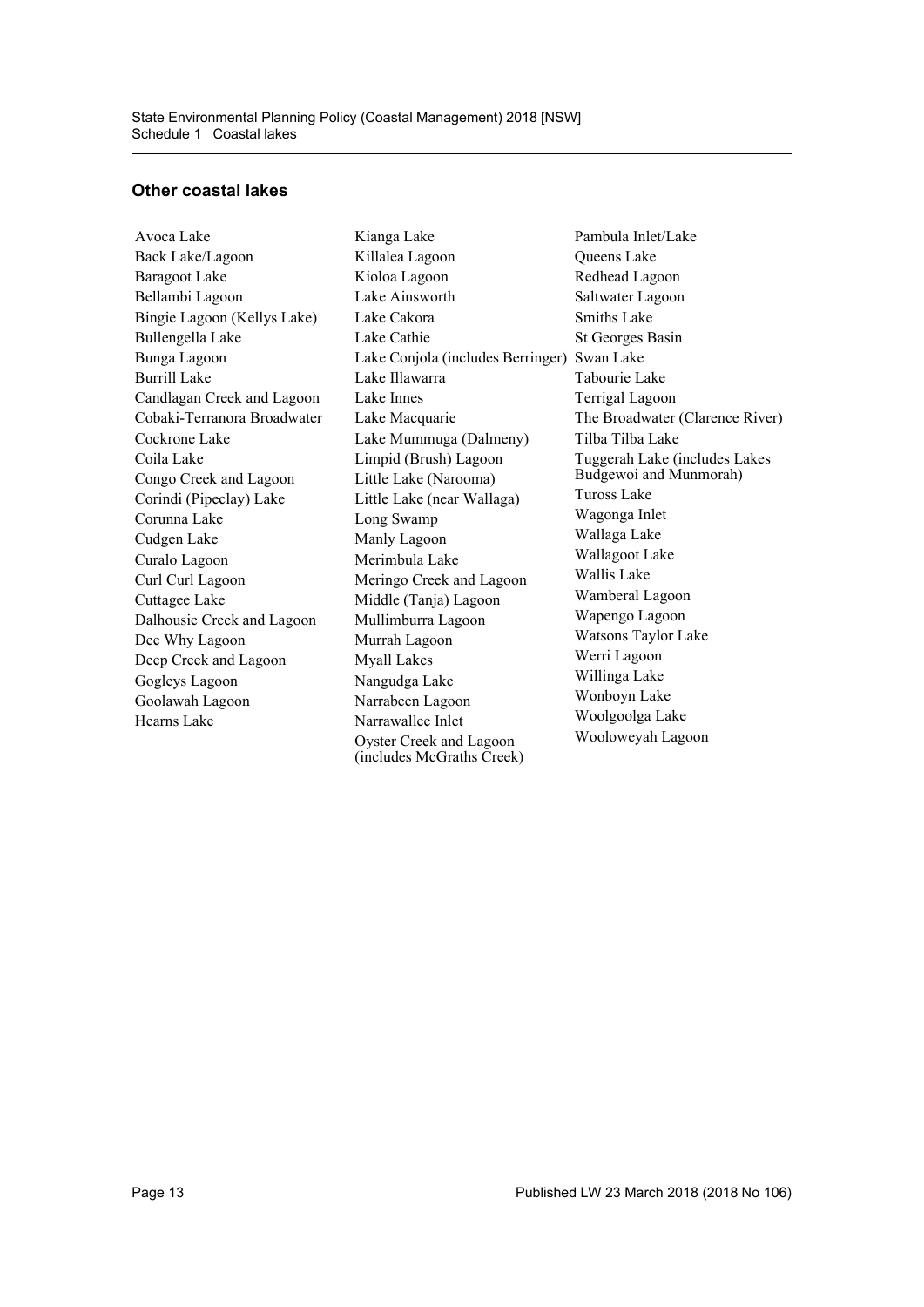## <span id="page-13-0"></span>**Schedule 2 Amendment of other instruments**

## **2.1 Ballina Local Environmental Plan 2012**

#### **Clause 7.1 Acid sulfate soils**

Omit "land to which *State Environmental Planning Policy No 14—Coastal Wetlands* applies" from clause 7.1 (7) (d).

Insert instead "land identified as "coastal wetlands" on the Coastal Wetlands and Littoral Rainforests Area Map (within the meaning of *State Environmental Planning Policy (Coastal Management) 2018*)".

## **2.2 Bega Valley Local Environmental Plan 2013**

#### **Clause 6.4 Coastal risk planning**

Omit "the *Coastal Protection Act 1979*" from clause 6.4 (5).

Insert instead "the *Coastal Management Act 2016*".

## **2.3 Byron Local Environmental Plan 2014**

#### **Clause 6.1 Acid sulfate soils**

Omit "land to which *State Environmental Planning Policy No 14—Coastal Wetlands* applies" from clause 6.1 (7) (d).

Insert instead "land identified as "coastal wetlands" on the Coastal Wetlands and Littoral Rainforests Area Map (within the meaning of *State Environmental Planning Policy (Coastal Management) 2018*)".

## **2.4 Clarence Valley Local Environmental Plan 2011**

#### **[1] Clause 7.1 Acid sulfate soils**

Omit "land to which *State Environmental Planning Policy No 14—Coastal Wetlands* applies" from clause 7.1 (7) (c).

Insert instead "land identified as "coastal wetlands" on the Coastal Wetlands and Littoral Rainforests Area Map (within the meaning of *State Environmental Planning Policy (Coastal Management) 2018*)".

#### **[2] Clause 7.5 Coastal risk planning**

Omit "the *Coastal Protection Act 1979*" from clause 7.5 (5).

Insert instead "the *Coastal Management Act 2016*".

## **2.5 Great Lakes Local Environmental Plan 2014**

## **Clause 7.4 Coastal risk planning**

Omit "the *Coastal Protection Act 1979*" from the definition of *coastal hazard* in clause 7.4 (5).

Insert instead "the *Coastal Management Act 2016*".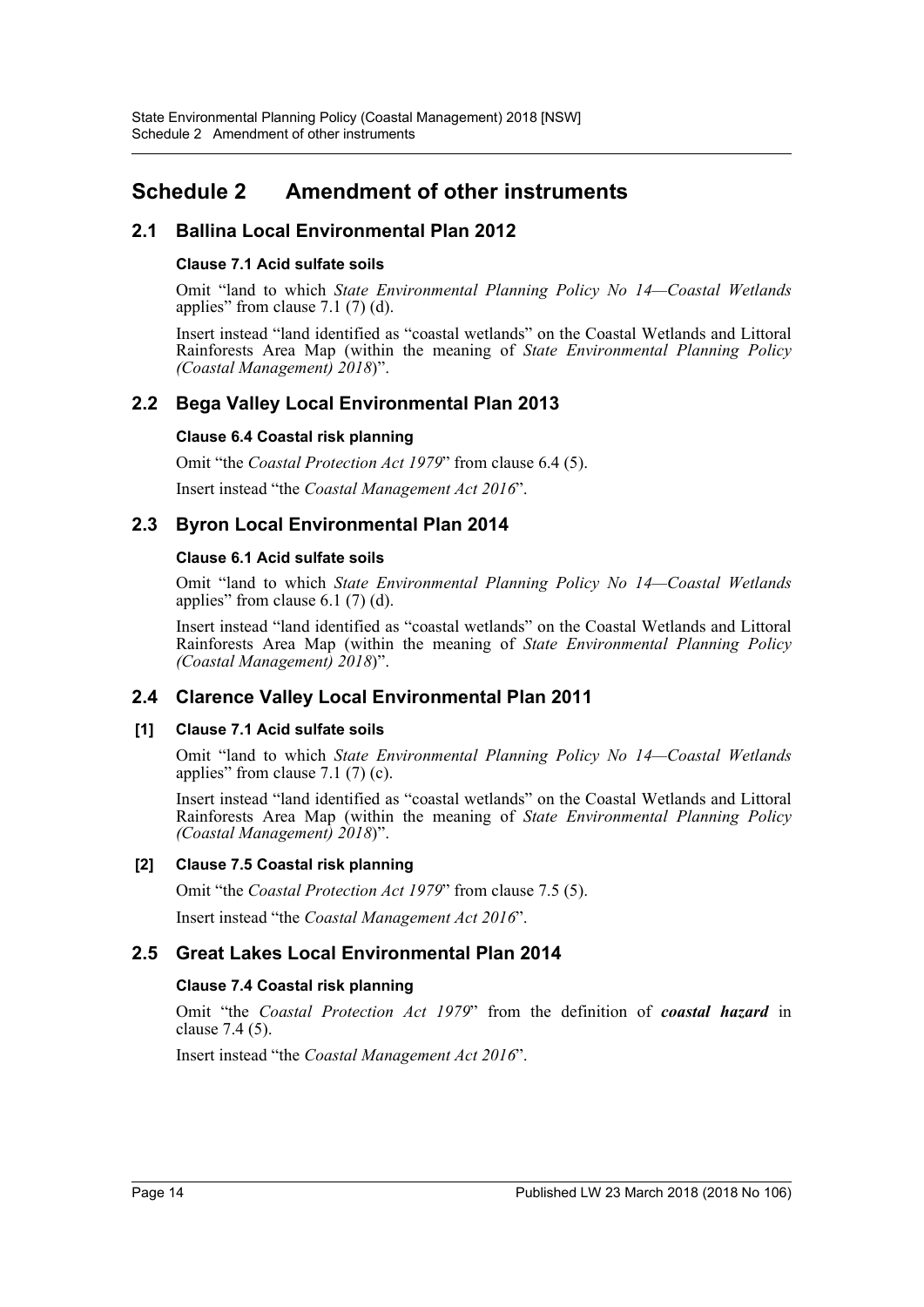## **2.6 Kempsey Local Environmental Plan 2013**

#### **Clause 7.1 Acid sulfate soils**

Omit "land to which *State Environmental Planning Policy No 14—Coastal Wetlands* applies" from clause 7.1 (7) (d).

Insert instead "land identified as "coastal wetlands" on the Coastal Wetlands and Littoral Rainforests Area Map (within the meaning of *State Environmental Planning Policy (Coastal Management) 2018*)".

## **2.7 Lake Macquarie Local Environmental Plan 2014**

#### **Clause 7.4 Coastal risk planning**

Omit "the *Coastal Protection Act 1979*" from the definition of *coastal hazard* in clause 7.4 (5).

Insert instead "the *Coastal Management Act 2016*".

## **2.8 Lismore Local Environmental Plan 2012**

#### **Clause 6.1 Acid sulfate soils**

Omit "land to which *State Environmental Planning Policy No 14—Coastal Wetlands* applies" from clause 6.1 (7) (d).

Insert instead "land identified as "coastal wetlands" on the Coastal Wetlands and Littoral Rainforests Area Map (within the meaning of *State Environmental Planning Policy (Coastal Management) 2018*)".

## **2.9 Pittwater Local Environmental Plan 2014**

#### **Clause 7.5 Coastal risk planning**

Omit "the *Coastal Protection Act 1979*" from the definition of *coastal hazard* in clause 7.5 (5).

Insert instead "the *Coastal Management Act 2016*".

## **2.10 Richmond Valley Local Environmental Plan 2012**

#### **Clause 6.1 Acid sulfate soils**

Omit "land to which *State Environmental Planning Policy No 14—Coastal Wetlands* applies" from clause  $6.1(7)(d)$ .

Insert instead "land identified as "coastal wetlands" on the Coastal Wetlands and Littoral Rainforests Area Map (within the meaning of *State Environmental Planning Policy (Coastal Management) 2018*)".

## **2.11 Shoalhaven Local Environmental Plan 2014**

#### **Clause 7.4 Coastal risk planning**

Omit "the *Coastal Protection Act 1979*" from the definition of *coastal hazard* in clause 7.4 (5).

Insert instead "the *Coastal Management Act 2016*".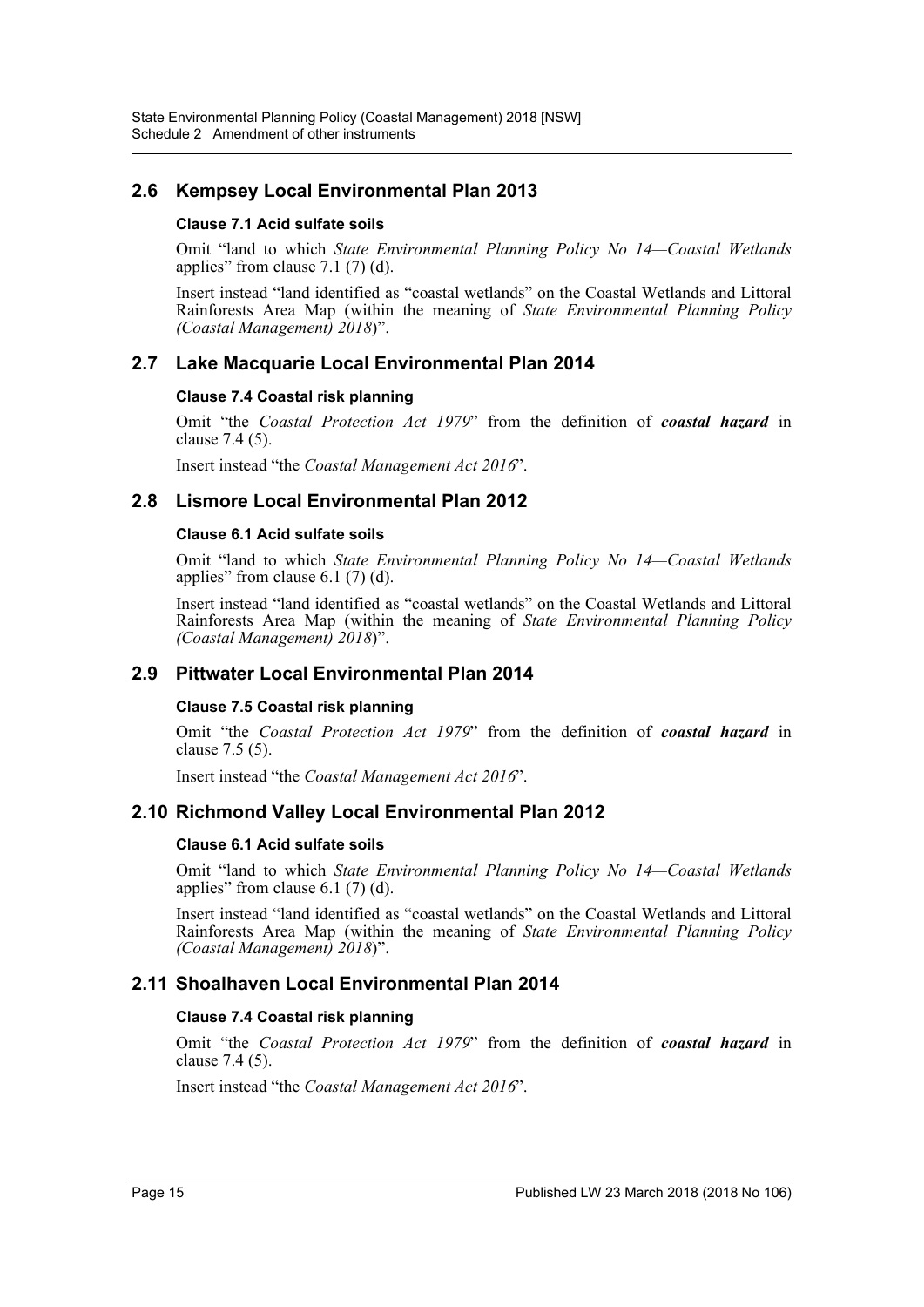## **2.12 State Environmental Planning Policy No 19—Bushland in Urban Areas**

#### **Clause 5 Relationship with other environmental planning instruments**

Omit clause 5 (3). Insert instead:

(3) Nothing in this Policy affects the operation of clause 10 of *State Environmental Planning Policy (Coastal Management) 2018*.

#### **2.13 State Environmental Planning Policy (Exempt and Complying Development Codes) 2008**

#### **Clause 1.5 Interpretation—general**

Omit paragraphs (b) and (c) of the definition of *environmentally sensitive area* in clause  $1.5(1)$ .

Insert instead:

- (b) a coastal lake identified in Schedule 1 to *State Environmental Planning Policy (Coastal Management) 2018*,
- (c) land identified as "coastal wetlands" or "littoral rainforest" on the Coastal Wetlands and Littoral Rainforests Area Map (within the meaning of *State Environmental Planning Policy (Coastal Management) 2018*),

#### **2.14 State Environmental Planning Policy (Housing for Seniors or People with a Disability) 2004**

#### **Clause 4 Land to which Policy applies**

Omit "*State Environmental Planning Policy No 71—Coastal Protection*" from clause 4 (7) (a).

Insert instead "*State Environmental Planning Policy (Coastal Management) 2018*".

## **2.15 State Environmental Planning Policy (Infrastructure) 2007**

#### **[1] Clause 8 Relationship to other environmental planning instruments**

Omit clause 8 (2)–(4). Insert instead:

- (2) Except as provided by subclauses (3) and (4), if there is an inconsistency between a provision of this Policy and any of the following provisions of another environmental planning instrument, the provision of the other instrument prevails to the extent of the inconsistency:
	- (a) clauses 10, 11 and 19 of *State Environmental Planning Policy (Coastal Management) 2018*,
	- (b) all of the provisions of *State Environmental Planning Policy (State Significant Precincts) 2005*.
- (3) Clause 48B of this Policy prevails over clauses 10 and 11 of *State Environmental Planning Policy (Coastal Management) 2018* to the extent of any inconsistency.
- (4) A provision of this Policy that permits development for the purpose of emergency works or routine maintenance works to be carried out without consent, or that provides that development for that purpose is exempt development, prevails over clauses 10 and 11 of *State Environmental Planning Policy (Coastal Management) 2018* to the extent of any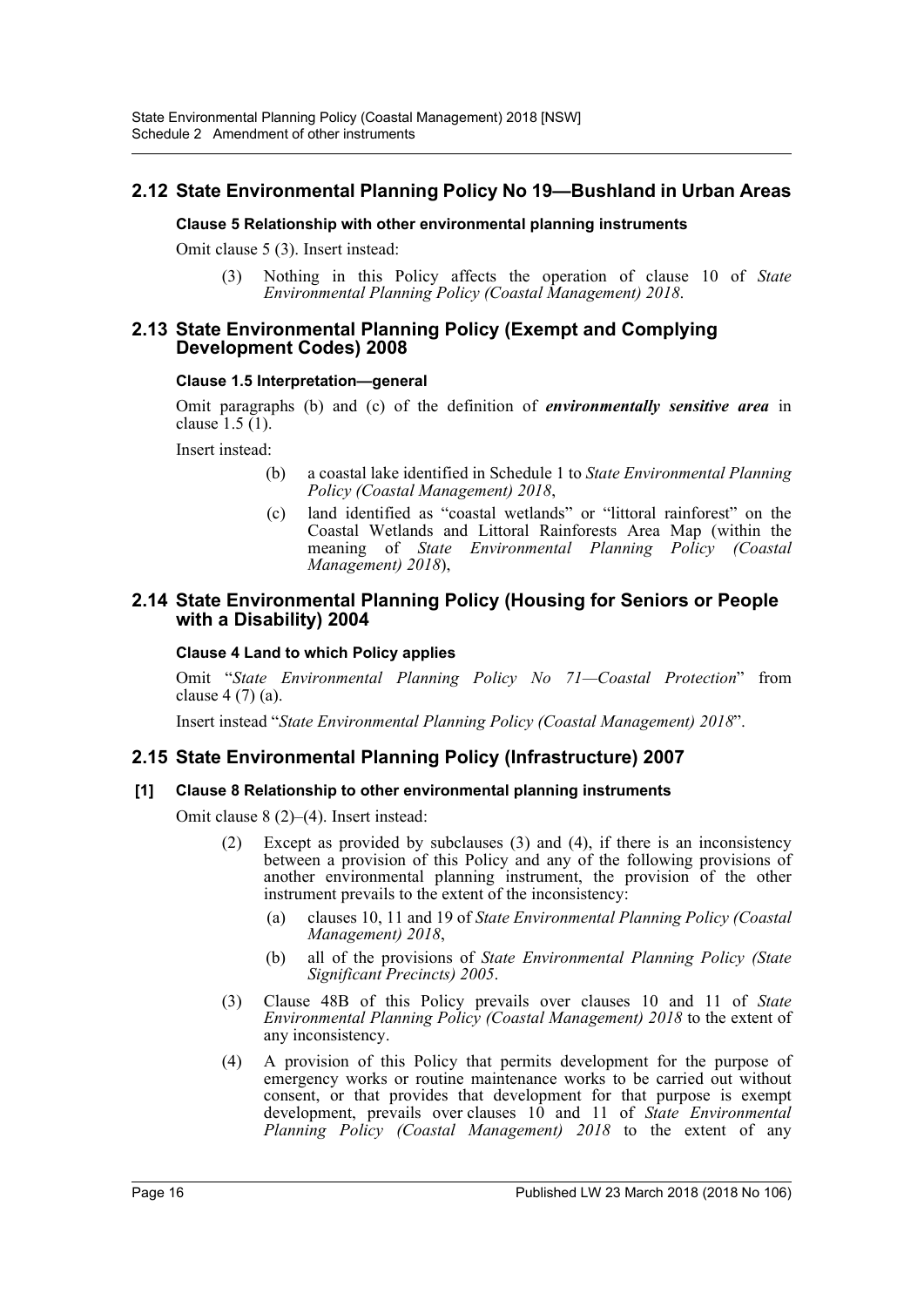inconsistency, but only if any adverse effect on the land concerned is restricted to the minimum possible to allow the works to be carried out.

(5) For the avoidance of doubt, development to which subclause (3) or (4) applies is not declared designated development for the purposes of the Act.

#### **[2] Clause 15A**

Insert after clause 15:

#### **15A Consultation with councils—development with impacts on certain land within the coastal zone**

- (1) This clause applies to development on land that is within a coastal vulnerability area and is inconsistent with a certified coastal management program that applies to that land.
- (2) Development to which this clause applies is exempt development if it is carried out by a public authority, or a person acting on behalf of a public authority, and the authority or person has:
	- (a) given written notice of the intention to carry out the development to the council for the local government area in which the land is located, and
	- (b) taken into consideration any response to the notice that is received from the council within 21 days after the notice is given.
- (3) In this clause:

*certified coastal management program* has the same meaning as in *State Environmental Planning Policy (Coastal Management) 2018*.

*coastal vulnerability area* has the same meaning as in the *Coastal Management Act 2016*.

#### **[3] Clause 41 Development permitted without consent**

Omit clause 41 (2) (b). Insert instead:

(b) emergency works or routine maintenance works,

**Note.** See clause 8 (4) regarding emergency works and routine maintenance works on land to which clauses 10 and 11 of *State Environmental Planning Policy (Coastal Management) 2018* apply.

#### **[4] Clause 48 Development permitted without consent**

Omit "land to which *State Environmental Planning Policy No 14—Coastal Wetlands* or *State Environmental Planning Policy No 26—Littoral Rainforests* applies" from clause 48 (3) (a).

Insert instead "land within the coastal wetlands and littoral rainforests area (within the meaning of the *Coastal Management Act 2016*)".

#### **[5] Clause 48A Exempt development**

Omit "land to which *State Environmental Planning Policy No 14—Coastal Wetlands* or *State Environmental Planning Policy No 26—Littoral Rainforests* applies" from clause 48A (2).

Insert instead "land within the coastal wetlands and littoral rainforests area (within the meaning of the *Coastal Management Act 2016*)".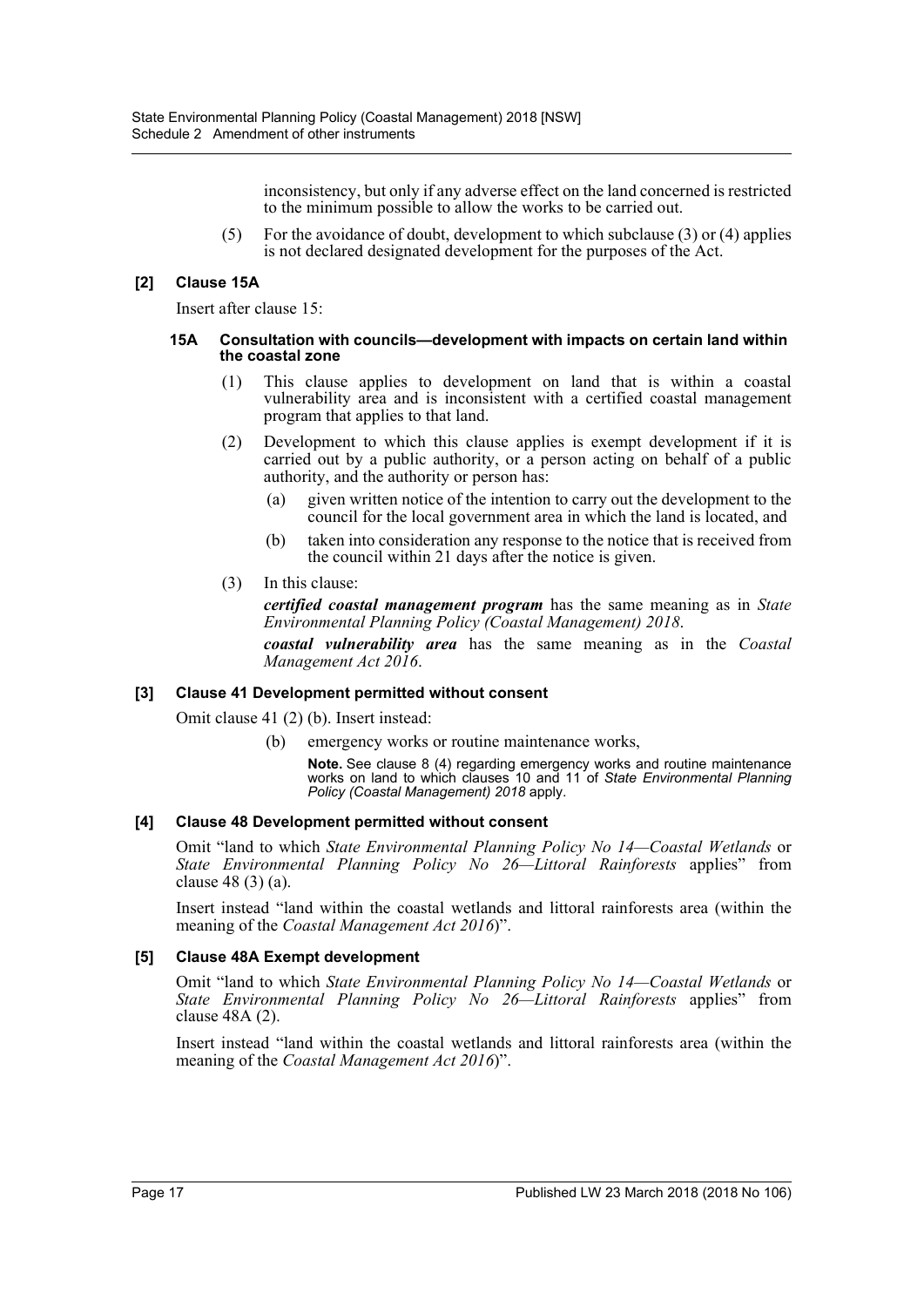#### **[6] Clause 48B Development on certain coastal wetlands land**

Omit clause 48B (1). Insert instead:

(1) This clause applies to land identified as "coastal wetlands" on the Coastal Wetlands and Littoral Rainforests Area Map within the meaning of *State Environmental Planning Policy (Coastal Management) 2018*.

#### **[7] Clause 79 Development permitted without consent—rail infrastructure facilities generally**

Omit clause 79 (2) (b). Insert instead:

(b) emergency works or routine maintenance works,

**Note.** See clause 8 (4) regarding emergency works and routine maintenance works on land to which clauses 10 and 11 of *State Environmental Planning Policy (Coastal Management) 2018* apply.

#### **[8] Clause 94 Development permitted without consent—general**

Omit clause 94 (2) (b). Insert instead:

(b) emergency works or routine maintenance works,

**Note.** See clause 8 (4) regarding emergency works and routine maintenance works on land to which clauses 10 and 11 of *State Environmental Planning Policy (Coastal Management) 2018* apply.

#### **[9] Clause 128 Definition**

Omit the definitions of *coastal lake*, *Coastal Panel*, *coastal protection works* and *coastal zone management plan*.

#### **[10] Clause 128, definition of "waterway or foreshore management activities"**

Omit paragraph (d).

#### **[11] Clause 129 Development permitted without consent**

Omit "coastal erosion" from clause 129 (2) (c). Insert instead "erosion".

**[12] Clause 129 (2) (c), note**

Omit the note.

#### **[13] Clause 129 (2A) and (2B)**

Omit the subclauses.

#### **[14] Clause 129A Development with consent**

Omit the clause.

#### **2.16 State Environmental Planning Policy (Mining, Petroleum Production and Extractive Industries) 2007**

#### **[1] Clause 3 Interpretation**

Omit paragraph (b) of the definition of *environmentally sensitive area of State significance* in clause 3 (2).

Insert instead:

(b) land identified as "coastal wetlands" or "littoral rainforest" on the Coastal Wetlands and Littoral Rainforests Area Map (within the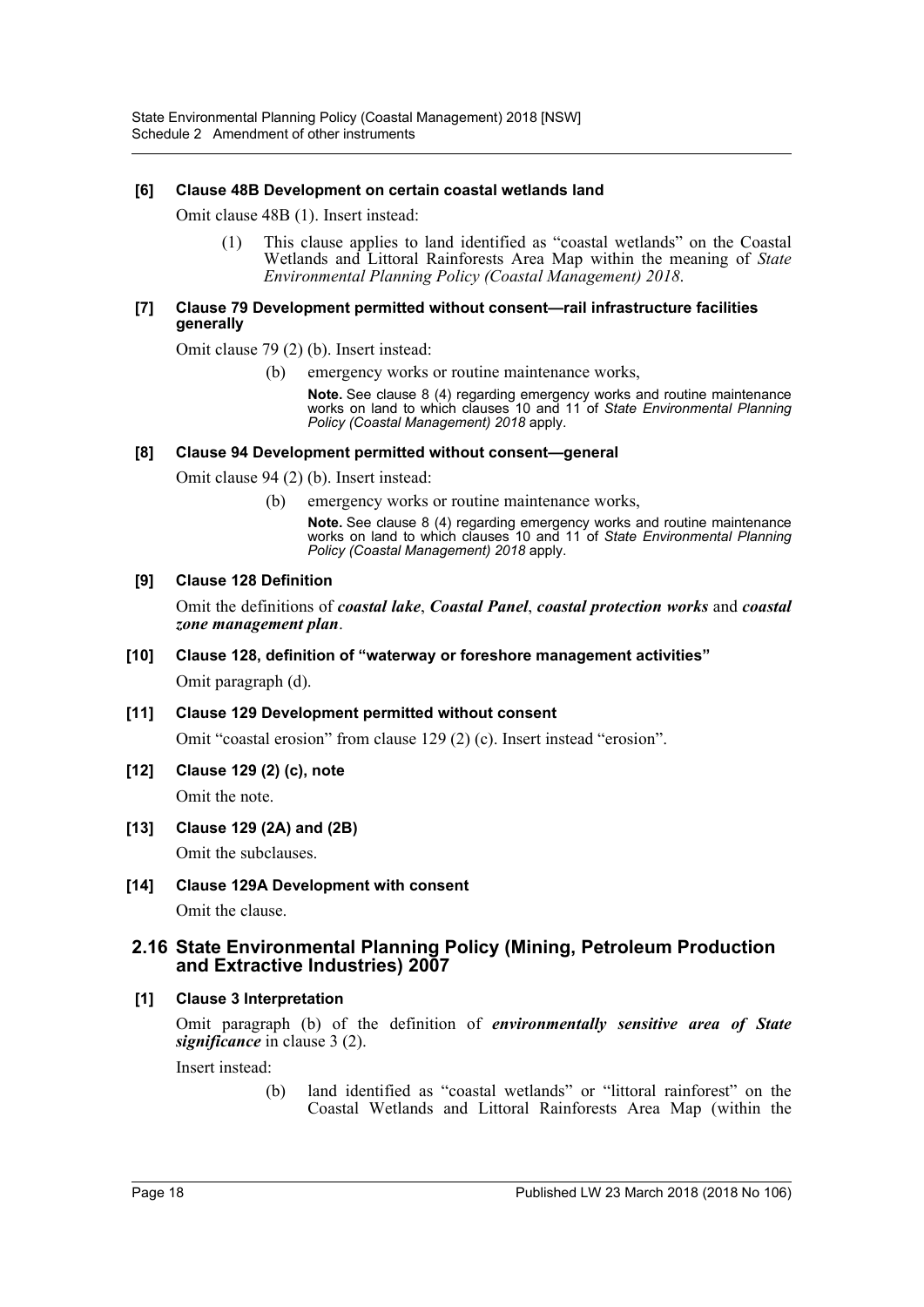meaning of *State Environmental Planning Policy (Coastal Management) 2018*), or

#### **[2] Clause 5 Relationship with other environmental planning instruments**

Omit clause 5 (4) (b) and (c). Insert instead:

(b) *State Environmental Planning Policy (Coastal Management) 2018*,

#### **2.17 State Environmental Planning Policy (State and Regional Development) 2011**

#### **[1] Clause 4 Definitions**

Omit paragraph (b) of the definition of *environmentally sensitive area of State significance* in clause 4 (1).

Insert instead:

(b) land identified as "coastal wetlands" or "littoral rainforest" on the Coastal Wetlands and Littoral Rainforests Area Map (within the meaning of *State Environmental Planning Policy (Coastal Management) 2018*), or

#### **[2] Schedule 7 Regionally significant development**

Insert after clause 8:

#### **8A Certain coastal protection works**

- (1) The following development on land within the coastal zone that is directly adjacent to, or is under the waters of, the open ocean, the entrance to an estuary or the entrance to a coastal lake that is open to the ocean:
	- (a) development for the purpose of coastal protection works carried out by a person other than a public authority, other than coastal protection works identified in the relevant certified coastal management program,
	- (b) development for the purpose of coastal protection works carried out by or on behalf of a public authority (other than development that may be carried out without development consent under clause 19 (2) (a) of *State Environmental Planning Policy (Coastal Management) 2018*).
- (2) Words and expressions used in this clause have (in relation to coastal protection works) the same meaning as they have in *State Environmental Planning Policy (Coastal Management) 2018*.

## **2.18 State Environmental Planning Policy (State Significant Precincts) 2005**

#### **[1] Clause 3 Definitions and key concepts**

Omit the definitions of *coastal lake* and *coastal zone* from clause 3 (1).

Insert in appropriate order:

*coastal lake* means a body of water identified in Schedule 1 to *State Environmental Planning Policy (Coastal Management) 2018*.

*coastal zone* has the same meaning as in the *Coastal Management Act 2016*.

#### **[2] Schedule 3 State significant precincts**

Omit clause 5 (b) from Part 24. Insert instead:

(b) *State Environmental Planning Policy (Coastal Management) 2018*.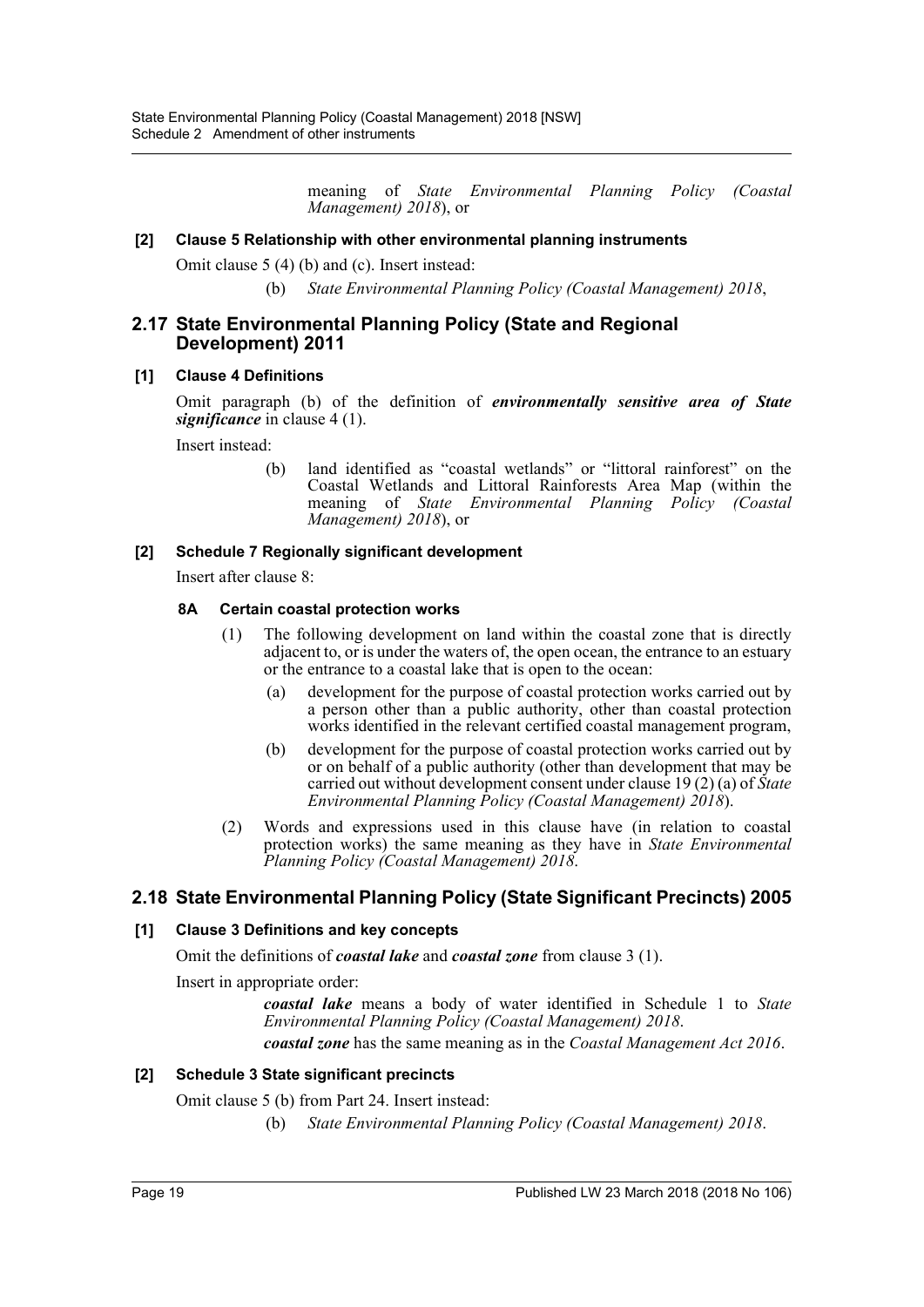## **2.19 State Environmental Planning Policy (Sydney Region Growth Centres) 2006**

#### **Dictionary**

Omit the definitions of *coastal lake* and *coastal zone*.

Insert instead, respectively:

*coastal lake* means a body of water identified in Schedule 1 to *State Environmental Planning Policy (Coastal Management) 2018*. *coastal zone* has the same meaning as in the *Coastal Management Act 2016*.

### **2.20 Sydney Local Environmental Plan (Glebe Affordable Housing Project) 2011**

#### **[1] Clause 3.3 Environmentally sensitive areas excluded**

Omit paragraph (c) from the definition of *environmentally sensitive area for exempt or complying development* in clause 3.3 (2).

Insert instead:

(c) land within the coastal wetlands and littoral rainforests area (within the meaning of the *Coastal Management Act 2016*),

#### **[2] Clause 5.5 Development within the coastal zone**

Omit the clause.

#### **[3] Dictionary**

Omit the definitions of *coastal foreshore* and *NSW Coastal Policy*.

#### **[4] Dictionary, definitions of "coastal hazard", "coastal protection works" and "coastal zone"**

Omit "*Coastal Protection Act 1979*" wherever occurring.

Insert instead "*Coastal Management Act 2016*".

#### **[5] Dictionary, definition of "coastal lake"**

Omit the definition. Insert instead:

*coastal lake* means a body of water identified in Schedule 1 to *State Environmental Planning Policy (Coastal Management) 2018*.

#### **[6] Dictionary, definition of "coastal zone"**

Omit the note to the definition.

## **2.21 Sydney Local Environmental Plan (Green Square Town Centre) 2013**

## **[1] Clause 3.3 Environmentally sensitive areas excluded**

Omit paragraph (c) from the definition of *environmentally sensitive area for exempt or complying development* in clause 3.3 (2).

Insert instead:

(c) land within the coastal wetlands and littoral rainforests area (within the meaning of the *Coastal Management Act 2016*),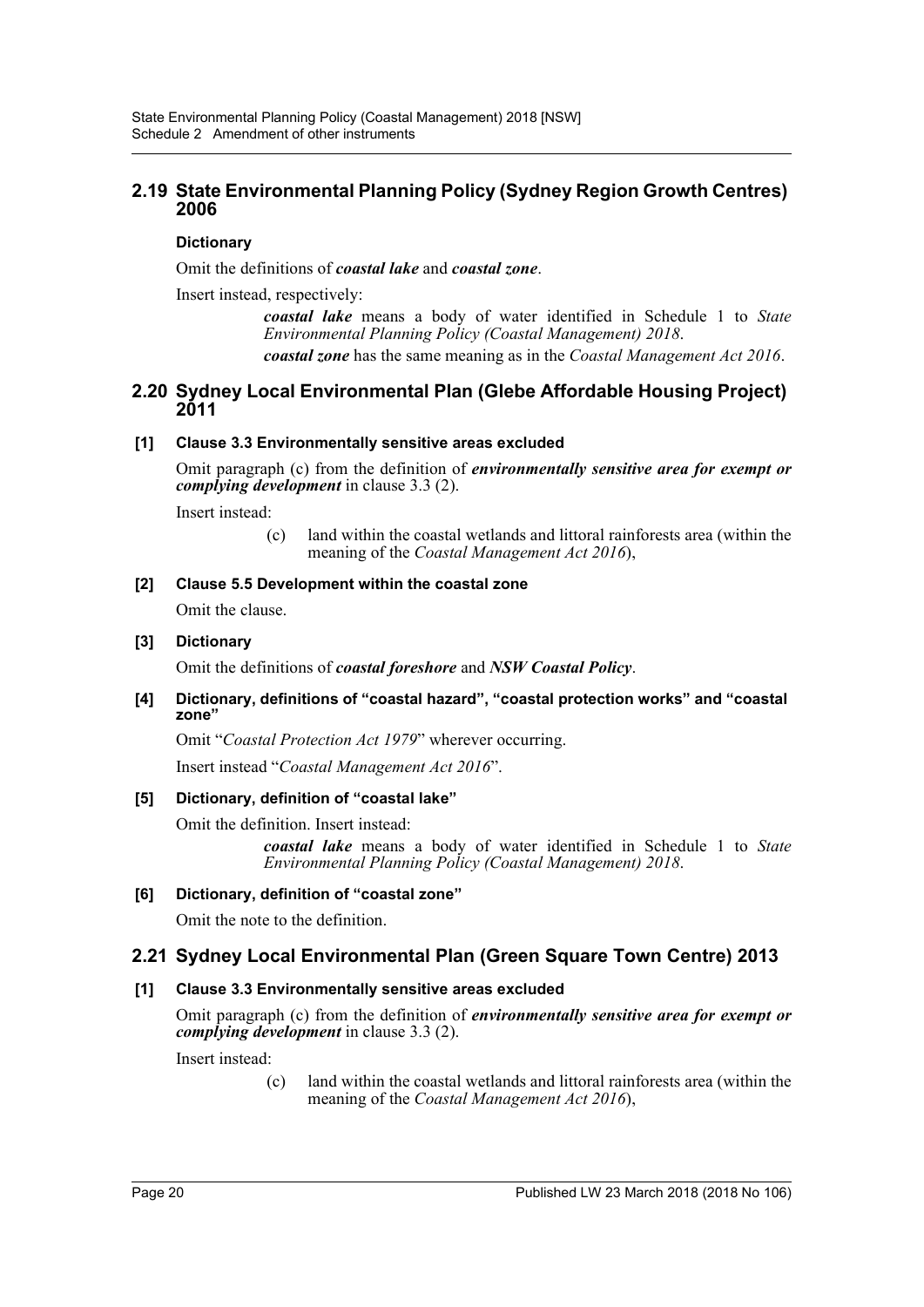#### **[2] Clause 5.5 Development within the coastal zone**

Omit the clause.

#### **[3] Dictionary**

Omit the definitions of *coastal foreshore* and *NSW Coastal Policy*.

#### **[4] Dictionary, definitions of "coastal hazard", "coastal protection works" and "coastal zone"**

Omit "*Coastal Protection Act 1979*" wherever occurring. Insert instead "*Coastal Management Act 2016*".

## **[5] Dictionary, definition of "coastal lake"**

Omit the definition. Insert instead:

*coastal lake* means a body of water identified in Schedule 1 to *State Environmental Planning Policy (Coastal Management) 2018*.

#### **[6] Dictionary, definition of "coastal zone"**

Omit the note to the definition.

### **2.22 Sydney Local Environmental Plan (Green Square Town Centre— Stage 2) 2013**

#### **[1] Clause 3.3 Environmentally sensitive areas excluded**

Omit paragraph (c) from the definition of *environmentally sensitive area for exempt or complying development* in clause 3.3 (2).

Insert instead:

(c) land within the coastal wetlands and littoral rainforests area (within the meaning of the *Coastal Management Act 2016*),

## **[2] Clause 5.5 Development within the coastal zone**

Omit the clause.

#### **[3] Dictionary**

Omit the definitions of *coastal foreshore* and *NSW Coastal Policy*.

#### **[4] Dictionary, definitions of "coastal hazard", "coastal protection works" and "coastal zone"**

Omit "*Coastal Protection Act 1979*" wherever occurring. Insert instead "*Coastal Management Act 2016*".

#### **[5] Dictionary, definition of "coastal lake"**

Omit the definition. Insert instead:

*coastal lake* means a body of water identified in Schedule 1 to *State Environmental Planning Policy (Coastal Management) 2018*.

#### **[6] Dictionary, definition of "coastal zone"**

Omit the note to the definition.